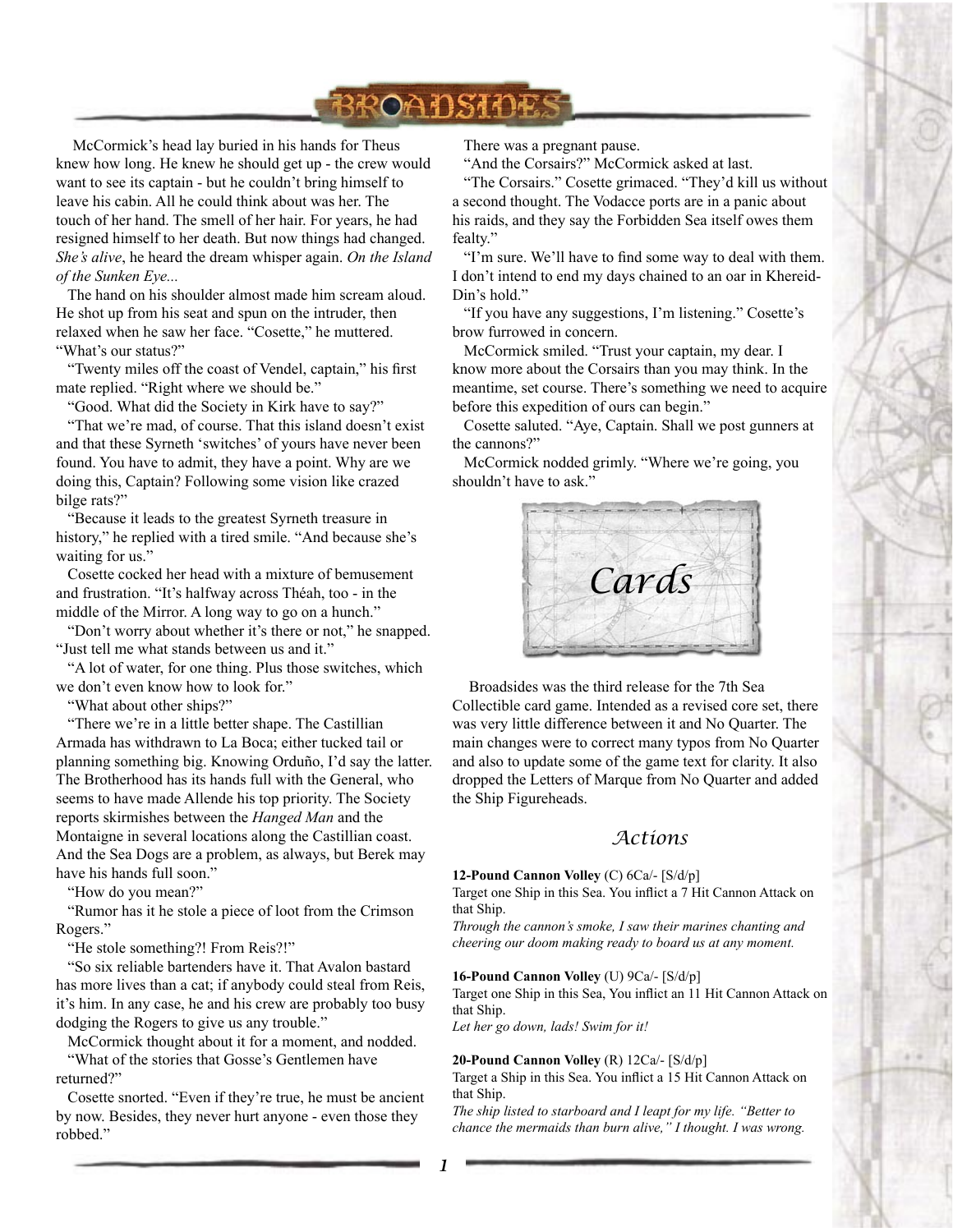# **A Better Offer** (C) 3Ad/1In [D/p/t]

Target a ship. If that ship has more than one untacked Crew, that player must tack one of their Crew.

*Obviously, they don't take care of you on that sorry excuse for a ship. You need to join up with a real crew. -The Kire*

## **A Hero's Courage** (R) -/- [D/p/t]

React: Play when a Heroic Crew with a Swashbuckling greater than 4 tacks to absorb Hits from a Boarding Attack. Reduce the Hits inflicted to zero.

*Look out, Sir! he shouted. The shot just missed me, but my first mate wasn't so lucky...*

#### **A Sailor's Quarrel** (C) -/1Sa [D/p/t]

You must tack one of your Crew with Swashbuckling greater than 2 to play this card. Target a Ship in this Sea. You inflict 2 Hits on that Ship.

*Ya know, Casey, he looked smaller through the spyglass.*

#### **Again, Boys** (R) 2Ca/- [D/p/t]

React: Play after you finish resolving a Cannon Attack. You may immediately conduct a new cannon attack.

*I don't care if they're red hot. I don't care if they're meltin' through the decks! Fire! Fire! Fire!*

#### **Ambush Boarding** (R) M+4/- [D/p/t]

Target an opposing Ship in this Sea. Your Ship begins boarding with that Ship. This boarding cannot be canceled without a card effect.

*For some reason, the lookout ne'er saw 'em comin'. Don't ask me how they did it - them Avalons are tricky bastards.*

#### **Artifact Leg** (R) 3Ad/- [D/p/t]

React: Play when you suffer hits. You suffer 2 fewer hits, and this card attaches to your Captain. This attachment has the Leg trait and gives a +1 Influence. A Crew may not have more than one Leg Attachment.

*A wee bit higher, and I've lost something really valuable. Me Money purse! Haarr haarr haarr!*

#### **Away Boarders!** (R) 4Sw/- [S/d/p]

React: Play immediately after you have completed a Boarding Attack. You may immediately conduct an additional Boarding Attack.

*Now, me boys! Now! The time'll ne'er be better!*

# **Bad Maps** (C) 1Ad/2Sa [D/p/t]

React: Play when a player tacks a Crew to produce adventuring. That Crew produces no adventuring. That Crew's controller may pay 2 Sailing to prevent this effect.

*After the third hole with no sign of the treasure, Reis buried him alive with his own shovel.*

# **Bad Powder** (C) 1Ad/2Ad [D/p/t]

React: Play when a player tacks a Crew to produce Cannon. That Crew produces no Cannon. That Crew's controller may pay 2 Adventuring to prevent this effect.

*As he stared at the ruined kegs, the Captain could only think of Simon the bosun's earlier words, "I hope the powder will be safe in this storm."*

#### **Betrayal** (R) 6Sa/- [D/p/t]

React: Play when you suffer Hits. Redirect those Hits to any other Ship of your choice.

*Not all betrayals are planned. Some are just convenient.*

#### **Black Heart** (U) -/- [S/d/p]

You may only play this card if you have a Villainous Captain. Sink one friendly Crew, then draw four cards.

"*Thanks for your help, boys. You men may fire at will." - Reis*

# **Calm Before the Storm** (C) -/- [D/p/t]

Weather Target a player who has three or more Adventures in the same Sea that are not completed. That player suffers 1 Hit, and all those Adventures are discarded.

*Don't worry 'bout them storm clouds on the horizon. We've got plenty of time.*

#### **Carousing** (C) -/- [D/p/t]

React: Play when you are paying a skill cost. Discard one card from your hand to produce 1 point of Cannon, Sailing, Adventuring, Influence, or Swashbuckling.

*Ain't nothin' like a little rest an' recuperation to put a man's head on straight.*

#### **Castillian Gunpowder** (U) 2In/- [S/d/p]

React: Play when tacking crew to produce Cannon. That crew produces 3 extra Cannon.

*Measured and mixed exactly, my friend. There will be a small fee for... transportation across the Castille blockade, of course.*

#### **Chain Shot** (R) 2In/- [S/d/p]

React: Play when you perform a Cannon Attack. Hits absorbed from this Cannon Attack are absorbed by tacking (and sinking) Sailing instead of Swashbuckling. Crew with 0 Sailing may be sunk to absorb 1 Hit. *He fell to the decks, screaming a prayer to the Prophets to protect him.*

#### **Cheap Barrels** (U) 3Ad/3In [D/p/t]

Target a Ship. Until the end of the turn, all Crew on that Ship have a -1 Adventuring (minimum 0).

*There ain't no such thing as bargains. Only suckers. -Lyin' John Fox*

# **Courtly Manner** (U) -/- [D/p/t]

React: Play this card when you are paying an Influence cost to produce one Influence.

*If the Queen sees a bumpkin, she treats you as a bumpkin. If she sees a lord, she treats you like a lord.*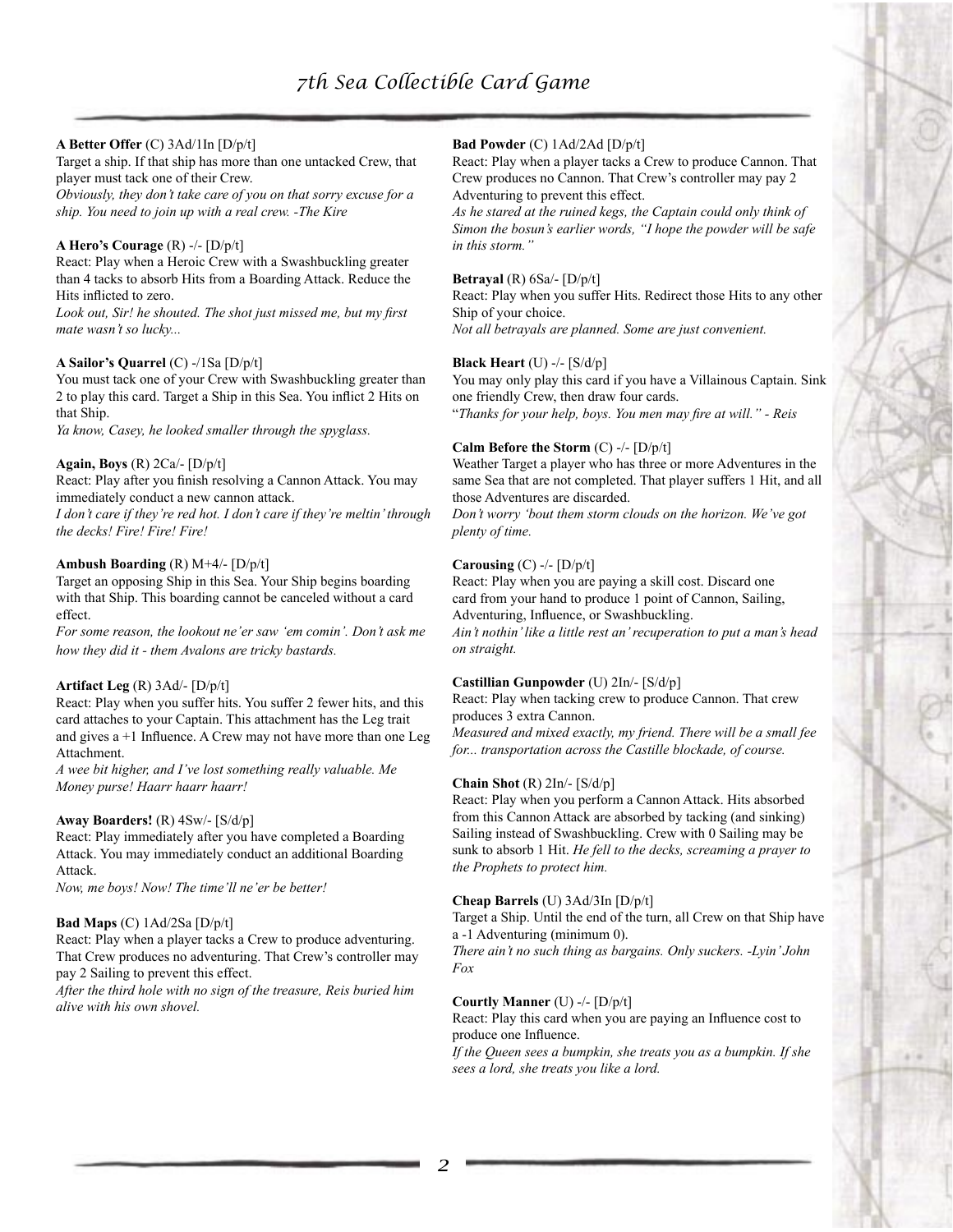# **Crescent Fire** (U) 4In/- [D/p/t]

React: Play when you tack a Crew to produce Cannon. That Crew produces 4 extra Cannon.

*The Vodacce import it from the forbidden lands and sell it like gold. Of course, Reis never has a problem getting hold of that damned fire. -Allende*

# **Crossing the T** (R) -/- [S/d/p]

Target another Ship in this sea. Tack 6 or more Cannon and 3 or more Sailing to produce a Cannon Attack on that Ship which inflicts 1 Hit for each Cannon and Sailing produced. *The glow of the fire burned in me Cap'n's eyes and against his cheeks. His gaze was mad when I heard him roar out, "Now lads, now! We've got'em right where we want 'em!"*

# **Cut the Ropes** (C) 1Sw/3Sw [D/p/t]

React: Play immediately after you suffer Hits during a Boarding. This Boarding is ended. The opposing Ship may tack 3 Swashbuckling to cancel this action.

*They're gettin' killed down there! Cut the ropes lads, before it's too late! - P. Cole*

# **Dark Temptations** (R) 3Ad/4In [D/p/t]

You must have a Villainous Captain to play this card. Target a non-Heroic Crew, except Captains. That Crew is Villainous until the end of the turn.

*Trust me, wee lad. Its the end that justifies the means. Stick close to me and I'll show ya exactly what I mean.*

# **Dead Men Tell No Tales** (R) 2Ad/3Sa [D/p/t]

Target a Ship. That Ship suffers 1 Hit for every two Crew cards in that player's sunk pile.

*Does I needs to explain this one to ya, lad, or can ya figures it out all by yourself?*

#### **Death From Above!** (R) -/- [S/d/p]

React: Play instead of performing a Boarding Attack. Tack your Captain to inflict Hits equal to his or her Swashbuckling. *He jumped from the rigging with a cry on his lips and murder in his eyes...*

#### **Decks Awash** (R) -/- [D/p/t]

Weather Target an Attachment on a Crew card that has more than two Attachments. That Attachment is discarded. *Hold on, lads! Mother Ocean's comin' to take back her own!*

#### **Decks Running Red** (R) 2Sw/- [S/d/p]

Target a Villainous Crew, except Captains. Inflict Hits on the target's Ship equal to the target's Swashbuckling. *I couldn't stop 'em. They went for each other's throats and before I could even move, there was blood everywhere!*

# **Derwyddon's Schemes** (R) 4In/6In [S/d/p]

Target a Patron or Letter of Marque. That card is discarded. *He can see the future and the past but he cannot see himself in either. A fact that Avalon will curse... soon.*

# **Direct Hit!** (C) -/- [S/d/p]

React: Play when tacking a Crew with Cannon skill greater than 6. That Crew produces 3 extra Cannon.

*As the flames leapt up into the night, I thought surely that I'd wandered into the very mouth of the Abyss. By morning, I knew I was right.*

#### **Disarmed!** (R) -/- [S/d/p]

React: Play immediately when one of your Crew with a Swashbuckling greater than 2 starts a Boarding Attack. Your opponent must discard two cards from his or her hand. You may only play one Disarmed per Boarding Attack. *Let's see how brave you are without... this!*

#### **Divvying the Plunder** (R) 1In/- [S/d/p]

React: Play after completing an Adventure. You may perform another action immediately after this one. *Two years of rats, disease, leeches and worms is what you lived through, boys. Now it's time to get your reward.*

# **Evasive Course** (R) 3Sa/- [D/p/t]

React: Play when you suffer Hits from a Cannon Attack. Reduce the Hits suffered by 5. *There! That's our way out, lads! Between 'em! -J. Berek*

#### **Eyepatch** (U) -/- [D/p/t]

React: Play when you suffer Hits. You suffer 1 fewer Hit, and this card attaches to one of your Crew. This Attachment has the Eye trait. A Crew may not have more than one Eye Attachment. *Ya keep starin' yu'll see one in the mirror for the rest of yur life!*

#### **Fire the Chase Guns!** (R) -/- [D/p/t]

React: Play after you finish resolving a Cannon Attack for which you produced 7 or more Cannon. You may immediately conduct a new Cannon Attack.

*Load them chase guns, boys! We snapped her mast and she ain't goin' nowhere.*

#### **Flogging** (U) -/- [S/d/p]

You may only play this card if you have a Villainous Captain. Tack one of your Crew, then draw two cards.

*I ain't punishin' ya for you mistake, lad. Just makin' sure ya ne'er do it again.*

#### **From Stem to Gudgeon** (C) -/- [D/p/t]

React: Play instead of performing a Boarding Attack. Until the end of this Boarding, Boarding Attacks by either player inflict 2 extra Hits.

*Reis shouted a curse and cut through the main mast. All McGee could do was jump out of the way and look for a safe place to dive overboard.*

# **Gambling House** (R) 1In/- [S/d/p]

React: Play when you are paying an Influence cost. Discard the top card on your deck to produce Influence depending on the Boarding Attack on the discard. Club =  $1$ , Dagger =  $2$ , Punch =  $3$ , Thrust = 5. If the Boarding Attack on the discard is a Slash, Gambling House produces 0 Influence and you suffer 1 Hit.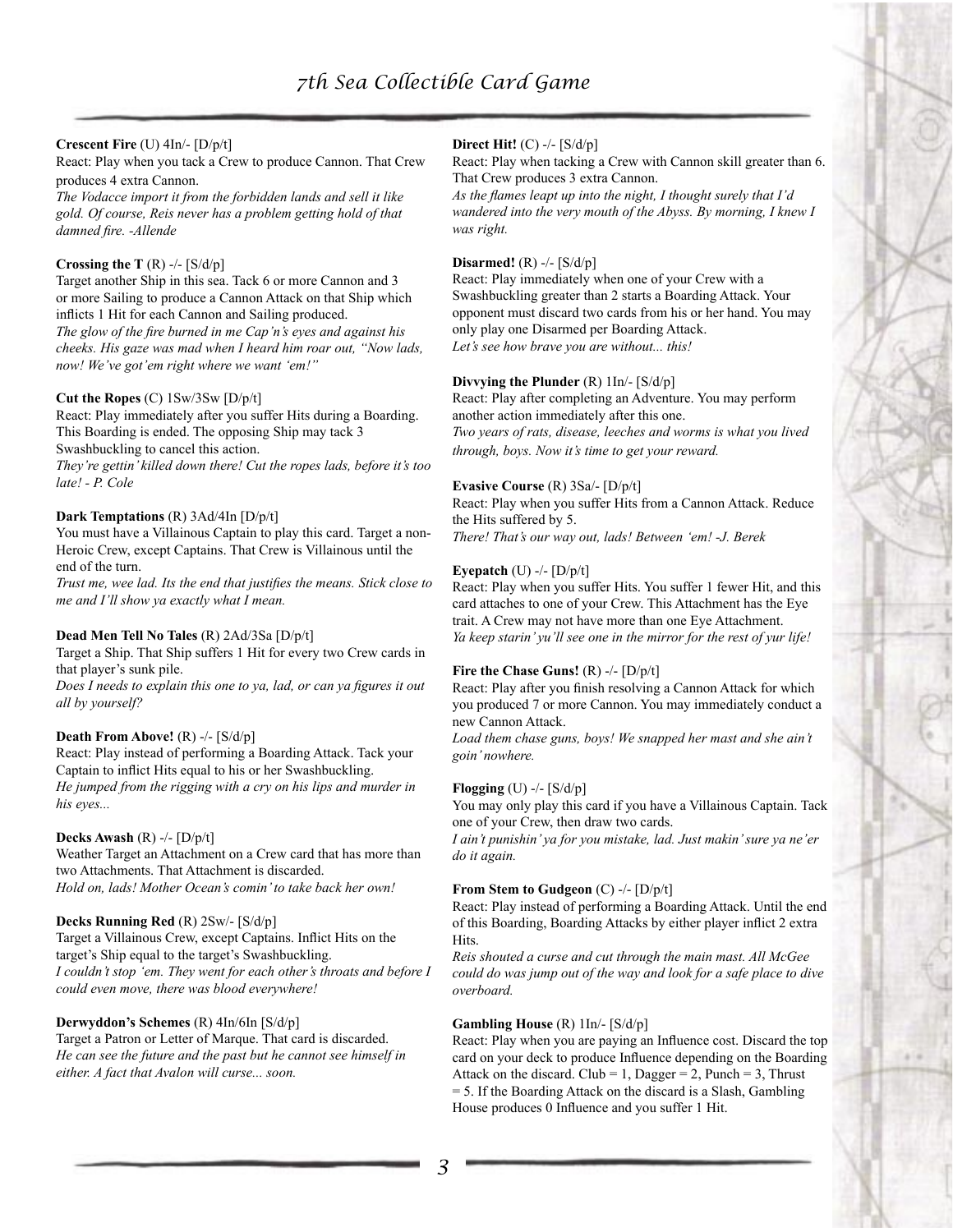# **Gold Only Buys Obedience** (C) -/- [S/d/p]

React: Play when you purchase a Crew from your Captain's faction. That Crew's Cost is reduced by 2 (minimum 0). *Put your revenge away for awhile McGee. Serve with me and I promise you, together we'll find that black-hearted bastard and give him what he deserves. - J. Berek*

#### **Good Shot!** (C) -/- [D/p/t]

React: Play when you tack a Crew to produce Cannon. That Crew produces 1 extra Cannon.

*I said 'Fire a shot across her bow!' I guess I'm just not trained to miss, sir.*

#### **Grape Shot** (R) 2In/- [S/d/p]

React: Play when you perform a Cannon Attack. Hits suffered from this Cannon Attack are absorbed by tacking (and sinking) Cannon instead of Swashbuckling. Crew with 0 Cannon may be sunk to absorb 1 Hit.

*They fell, a dozen of them, as the shot ripped through their muscle and bone like paper.*

# **Grappling Hooks** (C) 1Sw/- [D/p/t]

React: Play when you pay the Sailing cost to begin a Boarding to produce 3 Sailing. Reginald looked up from the flaming deck and saw the hooks sink deep into the

*ship's rails. "It's only a matter o' time now," he whispered and touched the Prophet's Cross about his neck.*

#### **Handsome Scar** (U) -/- [S/d/p]

React: Play when you suffer Hits during a Boarding. You suffer 3 fewer Hits, and this card attaches to one of your Crew. This Attachment has the Face trait. A Crew may not have more than one Face Attachment.

*Wait 'till ya see the one I have in mind for you.*

#### **Hiding in the Reefs** (C) M+0/- [S/d/p]

React: Play when an opponent begins Boarding your Ship. That Ship suffers 3 Hits. The Boarding is canceled.

*Didn't you hear me, mister? I said 'Follow them.' I nodded and plotted the course. Death was better than disobeying the Captain's commands.*

#### **High Seas Boarding** (C) M+3/M+3 [D/p/t]

Target an opposing Ship in this Sea. Your Ship begins Boarding that Ship. All of your Boarding Attacks during this Boarding inflict 1 extra Hit. *Steady, men. Here they come!*

#### **Hired Swordsman** (R) -/- [S/d/p]

React: Play when an opponent begins Boarding your Ship. You may conduct the first Boarding Attack. *Nothin' worse than runnin' into a Swordsman when yur tryin' to engage in a little honest piracy. -Grimey Stubbs*

# **Hole in the Hull** (U) 2Ad/- [S/d/p]

Target a Ship. That Ship suffers 1 Hit. *The gunners heard the creaking, looked up, and before they could do anything they were knee deep in water.*

#### **Hook** (U) 1Ad/- [D/p/t]

React: Play when you suffer Hits. You suffer 2 fewer Hits, and this card attaches to one of your Crew. This Attachment has the Hand trait. A Crew may not have more than one Hand attachment. *He's a great fighter... I just wish he wouldn't eat with it.*

#### **I Fights Better Drunk** (C) -/- [S/d/p]

React: Play instead of conducting a Boarding Attack. Target one of your Crew, who gains +2 Swashbuckling until the end of the Boarding.

*It deadens the pain, don't ya know!*

#### **I Told You Not To Trust Him** (R) 3Ad/- [S/d/p]

Target a Villianous Crew, except Captains, with two or more Attachments. That Crew is discarded.

*You're a cold-hearted bastard, Reis! Not as cold as you're about to be, Mister Clemmens.*

#### **Into the Fray**  $(R)$  -/-  $[D/p/t]$

React: Play instead of performing a Boarding Attack. Until the end of this Boarding, all of your Boarding Attacks which inflict 3 or more Hits inflict 2 extra hits.

*Hesitatin' is the best way to wind up siren lunch, lad.*

#### **It's Who You Know** (C) -/- [S/d/p]

React: Play when you purchase a Crew Attachment to reduce the Attachment's cost by 2.

*I do believe we have something in common, Frederic, he said and revealed the symbol inked into his palm. Frederic nodded. Indeed, we do, my brother. Indeed, we do.*

#### **Last Second Cannon Volley** (R) 6Ca/- [D/p/t]

React: Play when an opponent begins Boarding your Ship. You inflict a 3 Hit Cannon Attack on their Ship. The Boarding is canceled.

*The master gunner threw down his arm. Now! he shouted. Our guns belched doom that night.*

#### **Leviathan Bone** (R) 3Ad/- [D/p/t]

React: Play when you suffer Hits. You suffer 2 fewer Hits, and this card attaches to your Captain. This Attachment has the Hand trait, and gives a +1 Swashbuckling. This Crew inflicts 2 extra Hits during Boarding Attacks. A Crew may not have more than one Hand Attachment.

#### **Mermaids** (U) 6Ad/3Sa [S/d/p]

Target any ship with more then 5 crew cards. That ship suffers 1 hit for every crew card on board.

*Don't be fooled by the stories, lad. They don't sing to lure men to their death. They only sing when they're feeding.*

#### **Mind Your P's and Q's** (R) 4Ad/2In [D/p/t]

React: Target a Crew as an opponent brings it into play. That Crew is returned to the player's hand.

*I'll be right with ya, Cap'n. Just as soon as I teach this here scurvy pup some manners.*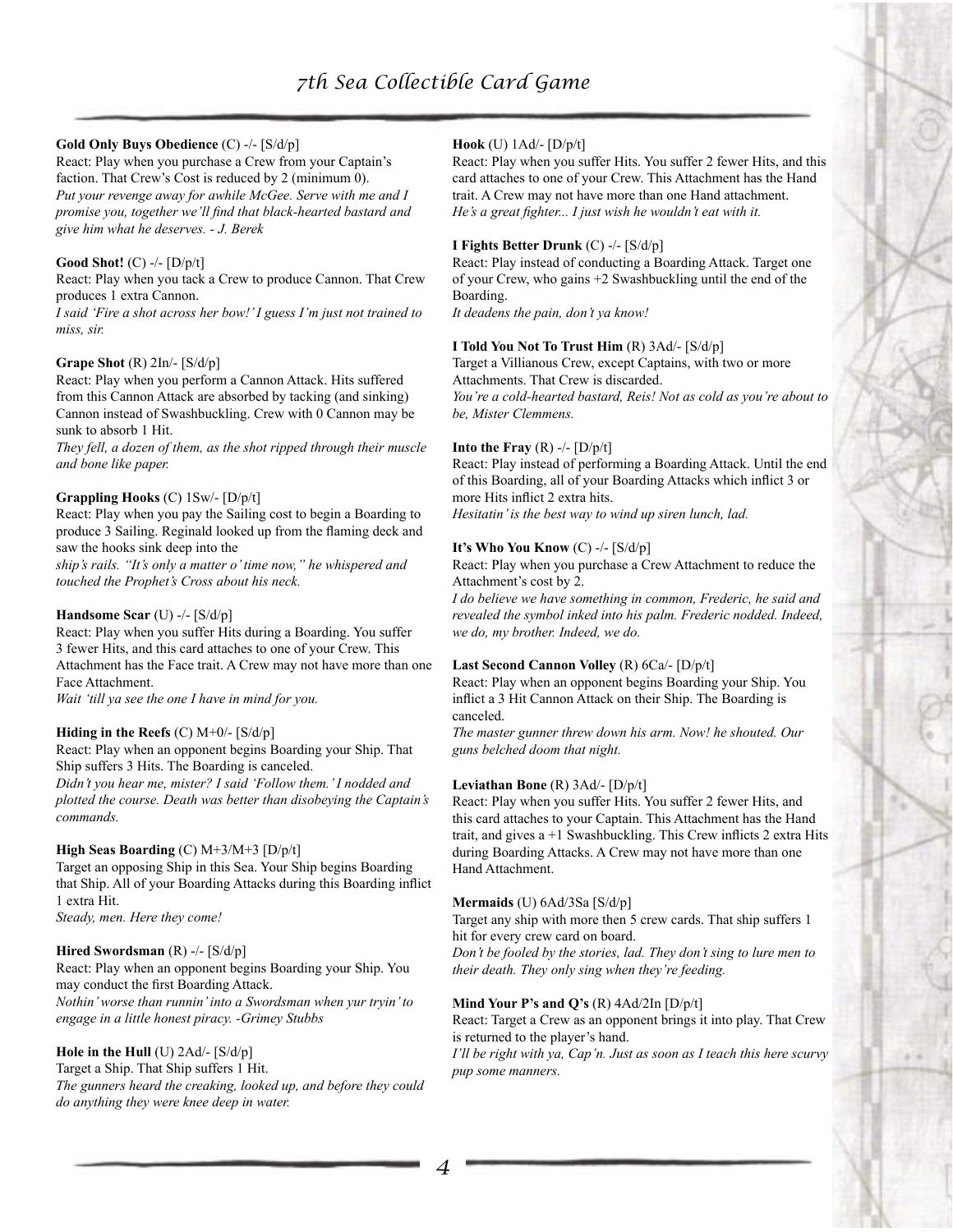# **Misfire** (C) 1Ad/- [D/p/t]

React: Play Immediately after a player pays to produce a Cannon Attack, but before Hits are inflicted. That attack inflicts 1 fewer Hits, and the attacker suffers 1 Hit from this card. *Poor beggar ne'er knew what hit him. He was a good man. I'll never know why Theus chose to spare a dog like me instead of him.*

#### **Monkey's Fist** (U) -/- [S/d/p]

Discard one of your Villainous Crew. Draw three cards. *We're better off without him anyways. -Paule du Paix*

# **Mutiny!** (R) -/3In [D/p/t]

Target up to three Crew on one Ship that are from a different faction than their Captain. Those Crew are tacked. *Damn it all, George. Ya picked a fine time to complain.*

#### **Narrow Escape** (U) -/- [S/d/p]

React: Play when you are paying an Adventuring Cost to produce 1 Adventuring.

*As he looked back at his trapped mates, he realized it was a bit more narrow for some than others.*

#### **Near Miss** (C) -/- [D/p/t]

React: Play when you suffer hits during boarding. You suffer 2 fewer Hits.

*"He may be close enough to gut ye, but the deed ain't done 'till his knife's in yer belly." - Gerald Hohne*

#### **Nice Try!** (R) -/- [S/d/p]

React: Tack your Captain when you suffer Hits to absorb 8 Hits. *Ya couldn't hit the broad side of the Queen of the Sea ya lubber! Is that the best ya can do? I'm standin' right here! Next time, why don't ya try to hit me?*

#### **No Escape!** (R) M+0/- [S/d/p]

Move your Ship one sea closer to another players ship. You may then perform a Cannon Attack if you are in sea with another Ship. *Steering into the shallows does ya no good if it don't get ya out of the range of their guns. - Denny La Bree*

#### **Off Course** (U) 3Ad/M [D/p/t]

Target another player's Ship. Move that Ship to a Sea adjacent to its current location.

*The Navigator and the Captain both looked at the broken compass. Then they looked at the map. Then the Captain looked at his pistol, and the Navigator started running.*

#### **One With the Sails** (U) 1Sa/- [S/d/p]

React: Play when you pay Sailing to produce 3 Sailing. *It's been nine days since we went out on the account with an act of pardon from her Grace on a small barkadeer. Hangin' here amongst the booms and fenders pulling a boot-toppin' for the Cap'n, watchin' the bully boys heave the sheets to bring a spring*

# **Out of Rum** (U) 4Ad/- [D/p/t]

Target a Crew with Swashbuckling less than 3. Tack that Crew. *Check for yourselves. There isn't a drop o' rum anywhere aboard ship! - Reputed last words of Kenneth Thyme, quartermaster.*

# **Panache** (U) -/- [S/d/p]

React: Play when you are paying a Swashbuckling cost to produce 1 Swashbuckling (This may neither absorb Hits nor inflict Hits during Boarding).

*You have skill, my enemy, he said. But what you lack is style.*

#### **Peg Leg** (U) 2Ad/- [S/d/p]

React: Play when you suffer Hits. You suffer 3 fewer Hits, and this card attaches to one of your Crew. This attachment has the Leg trait. A Crew may not have more than one Leg Attachment. *Cor, that's just how I lost me own leg!*

# **Piles of Skulls** (R) 5Sw/2Ad [D/p/t]

React: Play when a player completes an Adventure. That Adventure is discarded without benefit, unless the player pays 2 Adventuring.

*We were expecting the treasure of Red Bart and found his accursed bones instead.*

#### **Point Blank Cannon Volley** (C) 3Ca/- [D/p/t]

React: Play instead of performing a Boarding Attack. You inflict a 4 Hits on the other Ship in this Boarding. *Just as he lifted the brandy he'd been saving for his birthday to his lips, there was a crash and a roar... and it was gone.*

# **Prepare for Boarding** (C) -/- [D/p/t]

React: Play instead of performing a Boarding Attack. For the remainder of the Boarding, all of your Boarding Attacks inflict 1 extra Hit.

*Make fast yur souls, me boy! There be no turnin' back now!*

#### **Press Gang** (C) 2Ad/- [D/p/t]

Put into play, from your hand, a Crew with an Influence Cost less than 3.

*Rigging? Rigging? What in the blazes is rigging?*

# **Queen of the Sea** (R) 6Ad/2Sa [D/p/t]

Target a Ship. That Ship suffers 3 Hits.

*Only three men have seen her and lived to tell the tale. And you've seen what's left of 'em, you'd know the price they paid wasn't worth the story.*

#### **Quick Reload** (U) 1Ad/- [S/d/p]

Untack one of your Crew with the Gunner trait. *Quicken thy pace, sluggards! shouted the Dolman. Slothfulness is a demon and I shall beat it out of you if I have to!*

#### **Quick Sailing** (U) 2Ad/- [D/p/t]

Untack one of your Crew with the Topman trait. *I'm going as fast as I can, ye fat old pig. Jeremy muttered under his breath.*

#### **Quick Tack** (C) -/- [S/d/p]

React: Play when you suffer hits from a Cannon attack. You suffer 2 fewer Hits.

*Hard to Starboard! Move, or you lads are all sleepin' in St. Rose's Grave tonight!*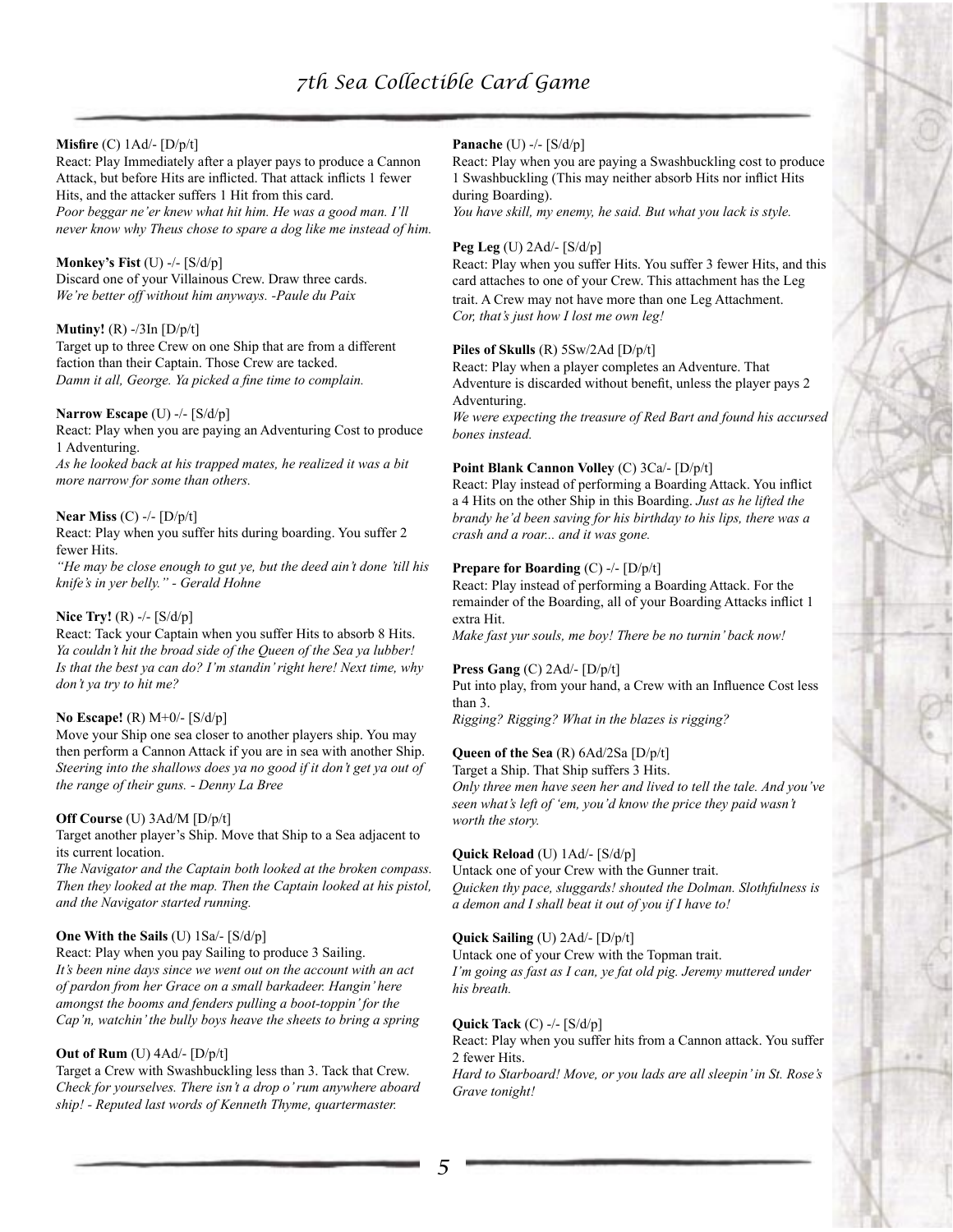#### **Ramming Speed** (R) 3Sa/5Sa [S/d/p]

Target a Ship. Inflict Hits equal to your Ship's Move Cost +4 to that Ship. Then you suffer Hits equal to the opposing Ship's move  $Cost +1.$ 

*Damn the flames, and damn the water. If we're goin' down, we're takin' them with us.*

#### **Red Skies at Morning** (R) 3Ad/3Sa [S/d/p]

Weather Target a Ship. Until the end of this turn, any time that ship pays a Sailing cost, the cost is increased by 2 Sailing. *...sailors take warning.*

## **Red Skies at Night** (C) 2Ad/- [S/d/p]

Weather Target a Ship. That Ship's Move Cost is decreased by 1 (minimum 1) until the end of the turn. *...sailor's delight.*

### **Rough Voyage** (U) 4Ad/2Sa [S/d/p]

Weather Target a Ship. That Ship suffers 2 Hits. *One hand for the ship - one hand for yourself. - Sailor's Proverb*

# **Sabotaged Sails** (U) 1Ad/2Sw [D/p/t]

React: Play when a player tacks a Crew to produce Sailing. That Crew produces no Sailing. That Crew's controller may pay 2 Swashbuckling to prevent this effect.

*Sneakin' one saboteur aboard in the middle of the night costs a lot less than five tons o' cannon shot. That's more for us at the end o' the day!*

#### **Sailing Under the Jolly Roger** (U) 2Sa/- [D/p/t]

Get any one Adventure card from your deck or discard pile. Show it to your opponent, then place it into your hand. Shuffle your deck. *It's one of the blessings of St. Rogers that a ship that flies his colors will always find a bit of adventure to spice up their voyage.*

#### **Scarlet Hook of Madness** (R) 4Ad/- [S/d/p]

React: Play when you suffer Hits. You suffer 1 fewer Hit, and this card attaches to your Captain. This Attachment has the Hand trait. A Crew may not have more than one Hand Attachment. While this card is attached, once per turn as an action you may Sink one of your Crew to untack the Captain.

#### **Scurvy** (U) 5Ad/2Ad [D/p/t]

Target a Ship. Until the end of this turn, all Crew on that Ship have a -1 Swashbuckling (minimum 1). *That's what I likes to see on me crew: smilin' faces!*

#### **Slip of the Tongue** (C) 1Ad/2Ca [D/p/t]

React: Play when a player tacks a Crew to produce Influence. That Crew produces no Influence. That Crew's controller may pay 2 Cannon to prevent this effect.

*Oh... did I say that out loud? I'm terribly... hey, where are you going? Come back!*

#### **Sniper** (U) 1Sa/- [S/d/p]

React: Play immediately after a Crew with 1 Swasbuckling tacks to aborb hits from a Boarding Attack. That Crew is Sunk. *Nah, we're not sure when the Cap'n got him but he can shoot the fish out of a seagull's mouth from fifty yards - backwards.*

#### **Son of a Gun** (R) 1Sw/- [S/d/p]

React: Play when you pay Cannon to produce 2 Cannon. *Miss Aim? Never heard of her.*

#### **Southern Trade Winds** (R) -/- [S/d/p]

Weather Until the end of the turn, your Ship's Move Cost is reduced by 2 (minimum of 1) while you are moving toward the Mirror.

*Faster lads! We'll need more than this if we're gonna get by them Castillian Cannons!*

#### **Speed Isn't Everything** (C) -/- [D/p/t]

React: Play when you suffer Hits. If your Ship's Move Cost is less than 3, you suffer 3 less Hits. You may not play this card during a Boarding.

*...but it sure helps. - Berek*

#### **St. Roger's Day** (C) 2Ad/- [D/p/t]

Move your Ship to an adjacent Sea. Beginning with the player on your left, any player may pay 3 Adventuring to cancel this action. *Looks after his own, he does. Ain't never been a storm on St. Rogers Day, son. Never been and never will be.*

#### **Steal Their Wind** (U) 1Sa/3Sa [S/d/p]

Weather Target another Ship in this Sea. Until the end of this turn, when their Ship pays Sailing, the cost is increased by 2 Sailing. *As they raced ahead, we fell behind. If only our captain's curses could've filled the sails.*

#### **Steering Clear** (C) -/2Sa [D/p/t]

React: Play when an opponent starts Boarding your Ship. This Boarding is canceled. The other player may pay 2 Sailing to cancel this action.

*As he sailed away, Berek's men yelled insults at the Castillian navy ships - who found themselves empty-handed yet again.*

#### **Stirring Speech** (R) -/- [D/p/t]

Tack a Holy Crew or a First Mate Crew to untack one of your other Crew, except your Captain.

*A better man would have something to say to you today, boys. But me, all I's got to say is this: Every man who's standin' by me side when we're done tonight will have more gold than any one man can carry.*

#### **Syrneth Crystal Eye** (R) -/- [D/p/t]

React: Play when you suffer Hits. You suffer 1 fewer Hits, and this card attaches to your Captain. This Attachment has the Eye trait, and gives  $a + 1$  Influence. A Crew may not have more than one Eye Attachment.

*Don't look too close lad. The last man who did... well, I don't wanna see it twice.*

#### **Tagging** (C) 1Ad/2In [C/d/s]

React: Play when a player tacks a Crew to pay a Swashbuckling cost. That Crew produces no Swashbuckling (This may not prevent a Crew from absorbing Hits or from inflicting Hits during Boarding). That Crew's controller may pay 2 Influence to cancel this action.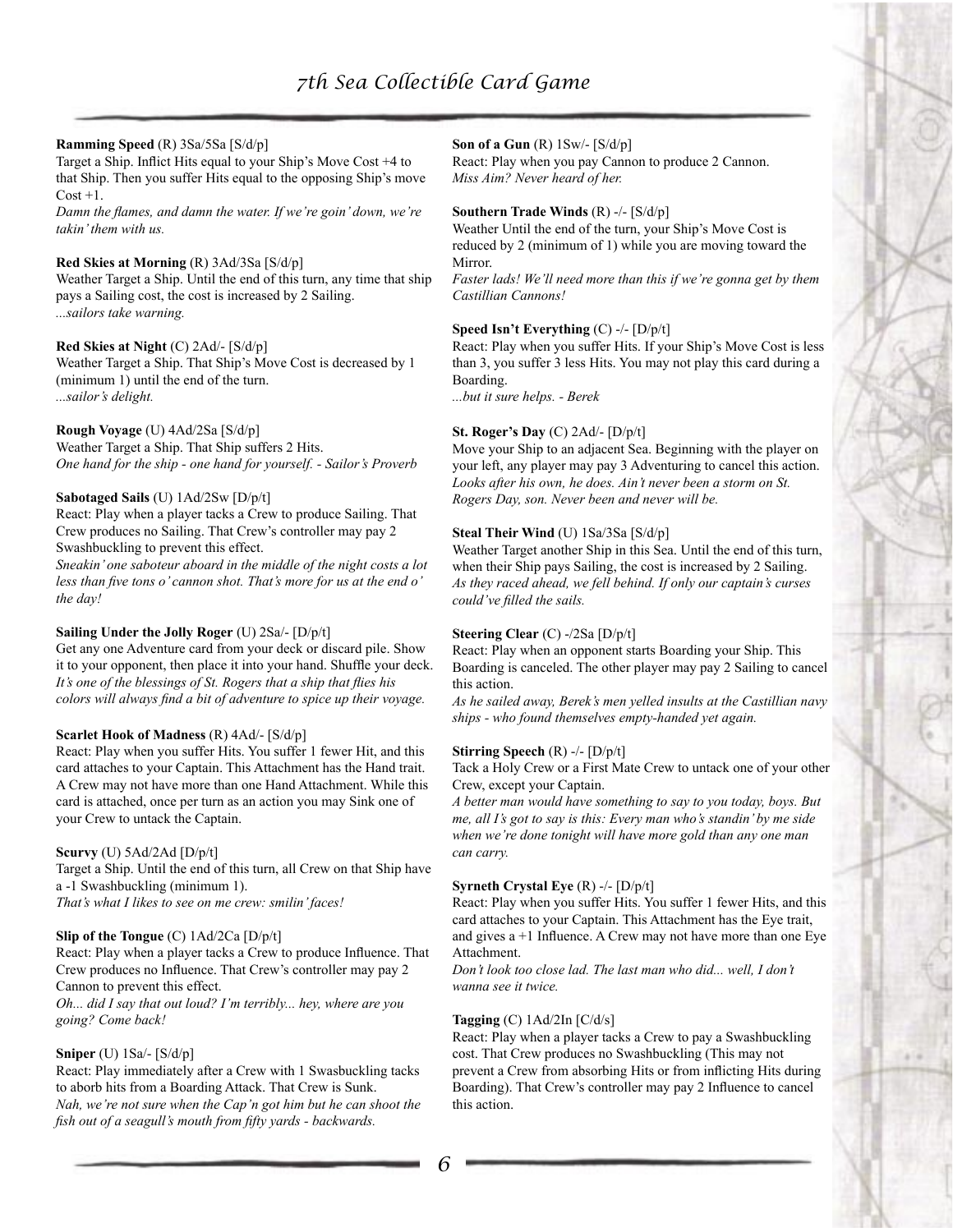#### **Target Their Powder Rooms!** (R) -/- [S/d/p]

React: Play when taking a Crew with a cannon skill greater than 3. That Crew produces 2 extra Cannon. *Run, lads, run!*

#### **The Better Part of Valor** (C) 5Sa/- [C/d/s]

React: Play when an action card targets one of your cards. That action is canceled. Sink this card. *He who fights and runs away, gets his arse kicked twice as hard the next time we meet. - The General*

#### **The Great Grey** (U) -/- [S/d/p]

Target any ship which has 3 or more Adventures in play, but not completed. That ship suffers 5 Hits. *You can't stay still too long in the ocean. There's too many things lurking under the waves that can smell a warm body.*

# **The Living Storm** (U) -/- [S/d/p]

Weather Target any Ship which has 2 or more Adventures in play, but not completed. That ship suffers 3 Hits.

*The old sailors told me that some storms were smarter than others. I never believed it... until I sailed on the Forbidden Sea.*

#### **The Sailor's Curse** (U) 4Ad/4Ad [D/p/t]

Target one Crew in play with an Influence less than 2. That Crew tacks.

*A purse of gold and a pretty face Don't belong in the same place Wake with no clothes, no gold, no purse A love for the Jennies is the Sailor's curse. - Traditional Shanty*

#### **Too Close for Comfort** (C) -/- [D/p/t]

React: Play when you tack a Crew to absorb Hits. That Crew absorbs 2 extra Hits. *If I'd needed a shave, I would've asked for it.*

#### **Unexpected Turn of Events** (U) -/- [S/d/p]

React: Play when a player in another Sea performs an action that causes you to suffer Hits. That player suffers the Hits instead of you.

*Didn't expect to see us again, didya Smith? This is what your mother looks like, eh Diddles? Ooo. Yus gonna pay for that, Smith. Yus gonna pay.*

#### **Vodanken** (R) 10Ad/4Sa [S/d/p]

Target a Ship. That Ship suffers 6 Hits. *If that's Matushka's steed, I'd hate to see Matushka. - The General*

#### **Wenching** (C) 3In/- [D/p/t]

Target any one of your Crew, except your Captain. That Crew is untacked.

*Another pint o'er here, lass. The mug can rest on the table and ye can rest on me lap.*

### **When All Else Fails** (C) 4Ad/- [S/d/p]

Target a Sea Attachment. That Attachment is destroyed. *When all else fails, take a hostage. Their guns get quiet when one of their own is tied to the figurehead. - J. Berek*

# **Who Can You Trust?** (R) 2In/- [S/d/p]

Target a Ship. That Ship suffers 1 Hit for each Villainous Crew card on board.

*You can't trust the weather. You can't trust the sea. Who can you trust, my brother, if you can't trust me? -The Treacherous Sailor*

#### **You Won't Be Needin' This!** (R) 1Ad/- [S/d/p]

Take any one Crew Attachment from your sunk pile, and put it on the top of your deck. Sink this card.

*Don't ya be lookin' at me that way. He ain't gonna be needin' it where he's goin'. Trust me lad, sooner or later, you'll be learnin' there ain't no place for honor on the Seven Seas.*

# *Crew*

#### **Aimon RichÈ du Purisse** (C) Montaigne 3I

C:0 S:2 A:0 I:0 Sw:2 [P/c/t]

Topman When Aimon tacks to absorb Hits, she absorbs 2 extra Hits, except during Boarding.

*She's too small, mon General, the bosun explained. Small and fast, the General nodded. And that is exactly what we need to catch the Avalon dog.*

# **Alesio** (R) Brotherhood 8I C:0 S:0 A:2 I:4 Sw:1 [P/c/t]

Unique … Loyal … Fate 1 … First Mate Act: Tack to move one of your Sea Attachments to a Sea adjacent to its current location. *They say a Fate Witch can smell a destined man a hundred miles away. Why else do you think she stays so close to the Cap'n?*

# **Andrei Levovich** (C) Crimson Rogers 3I

C:1 S:0 A:1 I:0 Sw:3 [P/c/t]

React: Untack Andrei after another Ship begins a Boarding against your ship and you do not cancel it.

*Don't be talkin' about Matushka in the Mirror, boy. Andrei did. He was an Ussuran once. Now, we don't know what he is.*

**Angus McCloud** (U) Sea Dogs 6I C:2 S:1 A:2 I:1 Sw:3 [P/c/t] Heroic Angus' Boarding Attacks inflict 3 extra Hits when the Ship has a Villainous Captain.

*McGee calls him 'Cousin Angus'. Then again, every Highlander I meet calls him Cousin Angus. Small island, I guess. -Lyin' John Fox*

**Antonio Aldonez** (U) Castille 5I C:1 S:2 A:2 I:0 Sw:4 [P/c/t] Loyal … Heroic … Swordsman +1 (Antonio inflicts 1 extra Hit during Boarding Attacks.)

*Really, Babette. I never met a woman so intent on looking at my face.*

#### **Archaeologists** (C) Explorers 3I C:0 S:2 A:2 I:1 Sw:2 [P/c/t] Loyal … No Attachments

*Charles, Madeline, pay attention this time. We don't want another fiasco like that last one. It's a good thing for you two that Martin is so short, or we'd have been carrying him home in two parts.*

#### **Arturo Rodriguez** (R) Unaligned 4I C:1 S:2 A:2 I:1 Sw:1 [P/c/t] Heroic

*Three shares? That's a lot of Guilders, Captain. Unfortunately for you, Guilders are not what I'm interested in.*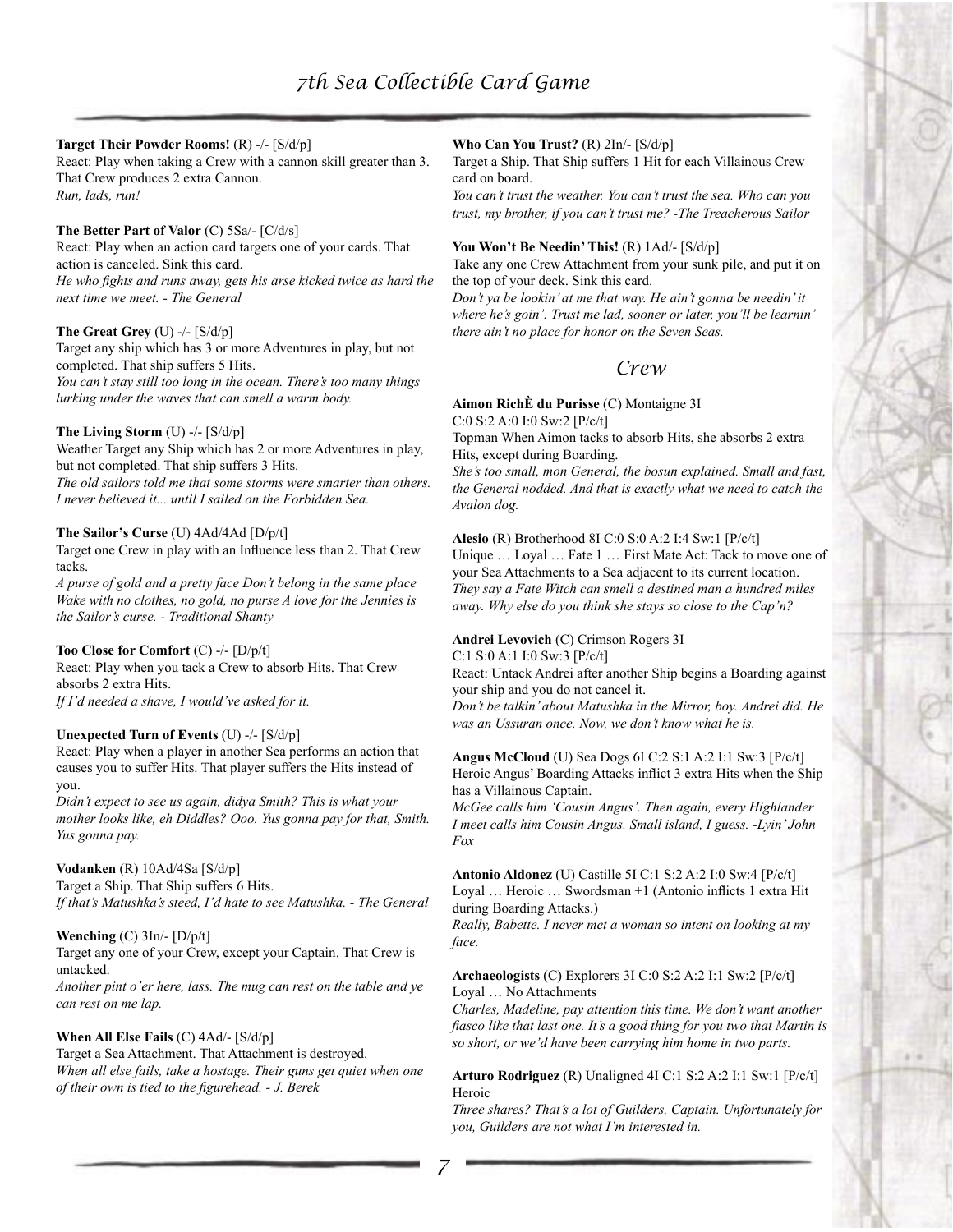#### **Babette** (U) Montaigne 4I C:0 S:0 A:1 I:1 Sw:3 [P/c/t] Swordsman +1 (Babette inflicts 1 extra Hit during Boarding Attacks) When Babette's opponent in a Boarding Attack plays the final Boarding Attack card, she is sunk but all of the Hits are absorbed.

*I'm going to cut that pretty face of yours right off your skull, Antonio.*

#### **Blacktooth Bill** (C) Unaligned 1I C:0 S:0 A:1 I:0 Sw:1 [P/c/t] No Attachments

*I can takes ya wherever ya wants ta go. Jus' give me th' gold and we'll be on our way.*

# **Bloody Bonnie McGee** (R) Sea Dogs 8I

C:3 S:2 A:3 I:3 Sw:4 [P/c/t]

Unique … Loyal … Heroic … First Mate … Swordsman +2 (Bonnie inflicts 2 extra hits during Boarding Attacks) React: Tack Bonnie immediately after you perform a Cannon Attack. You may begin a Boarding with the Ship that was targeted by the Cannon Attack, pa

*It's not a skirt! It's a kilt, ya dumb... oh, just hand me me cudgel and I'll explain the difference.*

#### **Brennan** (U) Explorers 5I C:0 S:0 A:3 I:2 Sw:1 [P/c/t] Loyal Act: Tack Brennan and discard a card from your hand to draw a card.

*Brennan is always prepared for every situation... as if he's been planning for years. - Guy McCormick*

**Brutes** (C) Unaligned 1I C:0 S:0 A:0 I:0 Sw:1 [P/c/t] No Attachments When this Crew tacks to absorb Hits, it absorbs 2 extra hits.

*What are you lookin' at?*

**Buccaneers** (C) Brotherhood 3I C:1 S:0 A:3 I:0 Sw:2 [P/c/t] Loyal … No Attachments

*Oh blast. There goes two months of wages. Hey, Cap'n, ya lookin' for a rigger?*

**Bully Boys** (C) Unaligned 2I C:0 S:0 A:0 I:0 Sw:2 [P/c/t] No Attachments When this Crew tacks to absorb Hits, it absorbs 2 extra Hits.

*Not today, ya scurvy scum! Not today or any other day!*

**Burke** (R) Unaligned 4I C:0 S:0 A:2 I:0 Sw:4 [P/c/t] Unique Burke has -2 Swashbuckling (minimum 1) while performing a Boarding Attack if the opposing Captain is Heroic. *Once, I was a member of the King's Men. It came to light that I'd been seeing the Captain's daughter in secret. Now, monsieur, I can never go home.*

**Carlos Altenar** (C) Castille 3I C:1 S:2 A:0 I:1 Sw:2 [P/c/t] Villainous

*Carlos never liked Avalons. Or Castillians. Or Montaignes. Or Ussurans...*

#### **Celedoine** (R) Sea Dogs 6I C:0 S:0 A:0 I:2 Sw:1 [P/c/t] Unique … Loyal … Glamour 1 When Celedoine tacks to produce Influence, you may discard a card from your hand to produce 2 extra influence.

*There are so many stories about Celedoine and Berek... and in Avalon, they just may all be true.*

# **Cosette** (R) Explorers 7I C:2 S:3 A:2 I:1 Sw:2 [P/c/t]

Unique … Loyal … Heroic … First Mate Cosette has a +1 to all skills while you have an uncompleted Artifact Adventure in play. *Don't know why such a pretty face would be wastin' her time on a sailin' ship, and e'ery time someone asks, she just walks away.*

#### **Denny La Bree** (C) Brotherhood 3I C:0 S:3 A:2 I:0 Sw:1 [P/c/t] Topman

*Bad food, no sleep, worms, rats, scurvy, sea monsters, smelly bunkmates. Heh, still beats a cold cell back on the island any day of the week.*

# **Domingo** (U) Crimson Rogers 5I C:3 S:0 A:1 I:1 Sw:2 [P/c/t] Gunner

*This ought to give 'em a bellyful eh, me beauty?*

# **Domingo Marten de Avila** (U) Castille 5I

C:2 S:2 A:0 I:1 Sw:3 [P/c/t]

Topman … No Attachments Domingo has +2 Sailing if his captain is Castillian.

*It's the Avalons! Sink the dogs below the waves! For Castille! For Castille!*

**Don Deanna** (U) Castille 5I C:0 S:0 A:2 I:1 Sw:3 [P/c/t] Loyal … Villainous … Swordsman +1 (Don Deanna inflicts 1 extra hit during Boarding Attacks.) You may draw 1 card immediately before Don Deanna starts a Boarding Attack. *Let's try this once again, only without the groveling.*

**Donna** (R) Brotherhood 5I C:1 S:0 A:3 I:1 Sw:3 [P/c/t] Unique .. You may draw 1 card immediately before Donna starts a boarding attack. *Someone once asked him if he had a girlfriend named 'Ed'. Donna killed him, too.*

**Dorf Klinderhoff** (R) Sea Dogs 4I C:1 S:2 A:1 I:0 Sw:2 [P/c/t] Unique … Loyal Dorf does not count toward your crew maximum. *I said 'Keep 'er still!' How do you expect me to get anything done down here while... Blast it! Keep 'er still!*

**Fancy Dans** (C) Unaligned 2I C:0 S:0 A:0 I:2 Sw:1 [P/c/t] No Attachments *After you, Alfonse! Oh no! After you, I insist!*

# **Felipe Jose de Granjero** (R) Castille 5I

C:0 S:1 A:0 I:2 Sw:3 [P/c/t]

Unique … Swordsman +2 (Felipe inflicts 2 extra Hits during Boarding Attacks.) React: Tack and sink Felipe when you are suffering hits and you have Margaretta Orduno in play. All of the Hits are absorbed. You may not put another copy of Felipe into play

*If I were the captain, I'd keep a close eye on any fellow who's teaching my wife how to use a sword.*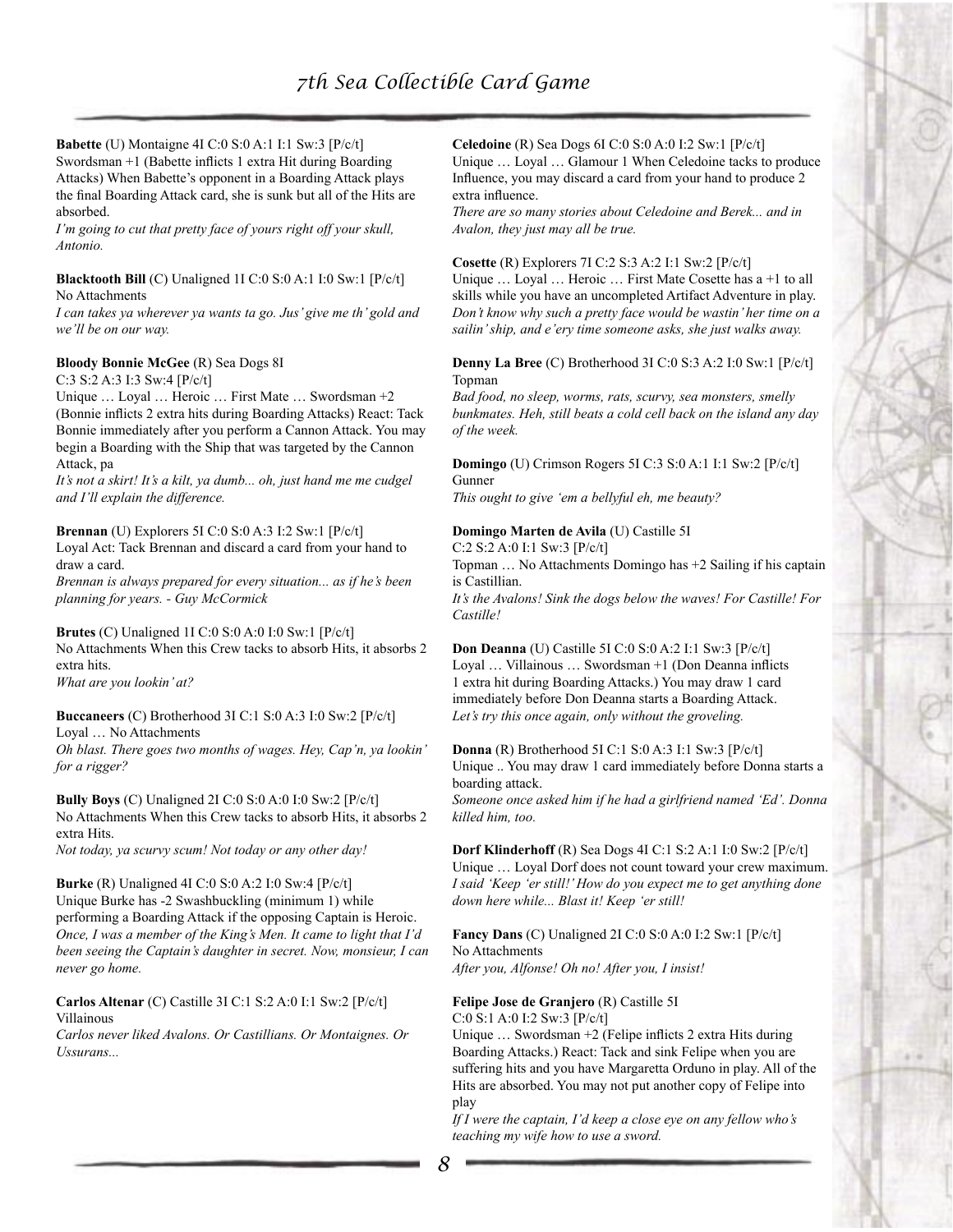# **Fierbas Desaix du Paix** (U) Montaigne 6I

C:2 S:1 A:0 I:2 Sw:2 [P/c/t] Gunner When Fierbas tacks to produce Cannon, you man discard a card from your hand to produce 2 extra Cannon. *Fierbas! I shouted. We're out of shot! I heard a rip and a scream, then he shouted back. Not anymore, my friend!*

**Foul Weather Jack** (C) Explorers 3I C:2 S:0 A:1 I:1 Sw:1 [P/c/t] Gunner You must discard the top card of your deck each time you shuffle your deck. Sink Jack if the boarding attack on the discard is a Slash.

*Had a parrot once. Lost 'im. Had me a cat, too. Had me a dog. Had me a rat. Had me a wife... you don't wanna hear about her.*

# **Fyodor Zastienchivy** (U) Brotherhood 6I

C:0 S:1 A:2 I:1 Sw:3 [P/c/t]

Loyal … Holy React: Tack when one of your Crew with the No Attachments trait is sunk. That Crew is put in your discard pile. *Saved me life he did by liftin' that cannon. Ne'er met a man with such strength, or a bigger heart.*

**Gerald Hohne** (U) Crimson Rogers 4I C:2 S:0 A:1 I:0 Sw:1 [P/c/t] Act: Sink one of your Crew to give Gerald a +3 Swashbuckling until the end of the turn. You may perform this action once per turn.

*Be careful, lad. Round here, folks who don't prove useful wind up Gerald's dinner. -Paule du Paix*

# **Gerard Rois et Reines** (R) Montaigne 8I

C:1 S:2 A:3 I:3 Sw:4 [P/c/t] Unique … Loyal … Heroic … First Mate … Swordsman +2 (Gerard inflicts 2 extra hits during Boarding Attacks) When Montaigne Crew on this Ship are tacking to absorb Hits, they absorb 1 extra Hit.

*For five generations, every first-born has been a musketeer. Gerard will be the last.*

# **Gilles Allais du Crieux** (U) Montaigne 5I

C:2 S:0 A:2 I:2 Sw:3 [P/c/t]

Villainous

*The Avalons used to call him "Snowbeard", so he shaved it off. Now, they just call him things that shouldn't be repeated in the presence of ladies.*

**Grimey Stubbs** (R) Unaligned 4I C:4 S:0 A:1 I:0 Sw:2 [P/c/t] Unique … Gunner After Grimey tacks to produce Cannon, discard the top card of your deck. If the Boarding Attack on the discard is a Thrust, Grimey is sunk.

*Whoops, almost dropped me match in the keg. Maybe I oughta move it out of the way... nah.*

**Grousin' George** (R) Unaligned 4I C:0 S:4 A:0 I:0 Sw:2 [P/c/t] Topman … Villainous George may not be placed on a Heroic Captain's Ship.

*I hates me the rats, and I hates me the food and I hates me the bosun and I hates me the...*

**Invar Andersson** (U) Brotherhood 4I C:1 S:2 A:2 I:0 Sw:2 [P/c/t] Heroic … Swordsman +1 (Invar inflicts 1 extra Hit during Boarding Attacks) He works all night long, he fights with a stout heart, and a whenever he's done with the day's work, he looks to the north, sighs to himself and whispers *I'm coming home, Anna. Soon as I can.*

# **Isabeau Dubois du Arrent** (C) Montaigne 4I

C:0 S:2 A:1 I:2 Sw:2 [P/c/t]

Loyal Act: Tack to inflict 1 Hit on an opposing Ship in your Sea. *Hold still, she whispered high in the rigging. Hold still or I might hit that lovely gentleman behind you.*

**Jack Tars** (C) Sea Dogs 4I C:1 S:2 A:0 I:0 Sw:2 [P/c/t] Loyal Jack Tars have  $a + 2$  Swashbuckling during a Boarding with a Ship you have targeted with a Cannon attack this turn. *No sir, Cap'n Berek, sir. No problem. Just a wee storm, that's all. Remember when Harry o'er there got himself struck by lightnin'? Now that was a storm!*

**Jack Trades** (R) Unaligned 5I C:2 S:2 A:2 I:2 Sw:2 [P/c/t] Heroic

*I'm on it, Sir.*

**Jacob Faust** (U) Explorers 5I C:1 S:0 A:3 I:2 Sw:2 [P/c/t] Loyal … Heroic Once per turn, when your Ship is in a Sea containing one of your Artifact Adventures, you may immediately perform an action to complete it.

*He's seen horror no man should have to see, and his face only shows the half of it.*

# **Javier de Bejarano** (R) Crimson Rogers 4I

C:0 S:0 A:2 I:1 Sw:1 [P/c/t]

Loyal … Villianous React: Tack when a player is taking a card from their discard or sunk pile. The card is sent to their sunk pile. *At last, immortality is nearly within my grasp. I know the secret of the First Test, and the other two shall soon follow.*

**Jemy** (C) Crimson Rogers 3I C:0 S:3 A:0 I:0 Sw:2 [P/c/t] Topman … Heroic Jemy may not start a Boarding Attack. Jemy has +1 Swashbuckling when defending against a Boarding Attack. *He hasn't said a word since we found him, but Jemy's as strong as three men. The mangy cur just refuses to fight. -Riant Gaucher*

**Jens Bjorn** (U) Unaligned 2I C:0 S:0 A:1 I:1 Sw:1 [P/c/t] *This is no place for a lady at this time of night, ma'am. There are all sorts of unsavory characters about. Me f'r instance.*

**Jillison Brown** (C) Brotherhood 3I C:0 S:0 A:1 I:2 Sw:1 [P/c/t] React: Tack when you are paying a cancel cost of an action to produce 3 points towards its cost.

*Jillison is here to watch, listen and remember, so that others will not forget.*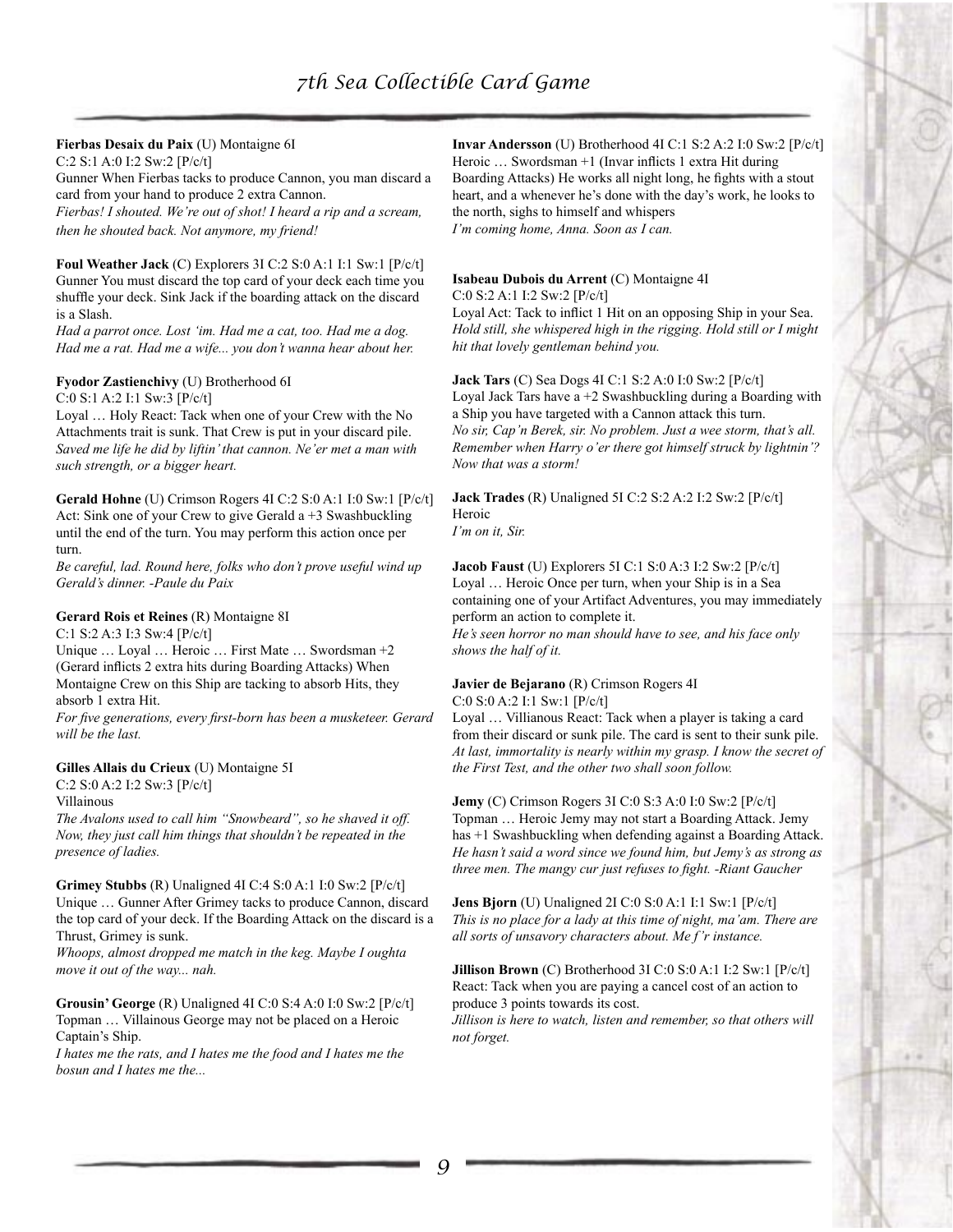#### **Jimmy Bass** (U) Sea Dogs 4I C:3 S:0 A:0 I:0 Sw:2 [P/c/t] Gunner Jimmy produces 2 extra Cannon when you are targeting a Ship that you have performed a boarding with this turn. *The hook took hold on the ship just next to Jimmy's head. He tilted the cannon fifteen degrees and let the scum taste Avalon shot firsthand.*

**Joern Keitelsson** (R) Crimson Rogers 7I

C:2 S:2 A:3 I:2 Sw:3 [P/c/t]

Unique … Loyal … First Mate While Joern is on the Ship, your Hand Size is increased by 1.

*I shoved the knife deep into the Vestenmannavnjar's stomach. He didn't even blink. Just smiled. "My turn," he said and raised his sword...*

#### **Julius Caligari** (U) Crimson Rogers 5I

C:1 S:0 A:0 I:3 Sw:3 [P/c/t]

Villainous

*My brother? For that price, I'd sell him, my father, my mother, and my sister. Done and done.*

#### **Korintine Nicolovich** (R) Explorers 5I

C:1 S:2 A:2 I:1 Sw:3 [P/c/t]

Unique React: When Korintine is about to be sunk, discard the top card of your deck. If the Boarding Attack on the discard is a Dagger, then Korintine is placed on the top of your deck instead of in the sunk pile.

*I'll take the Ussuran. He's unarmed... Oh no. - Llew Babel's last words*

**Leonard Pinkerton** (U) Unaligned 1I C:0 S:0 A:0 I:0 Sw:1 [P/c/t] When Leonard Pinkerton tacks to absorb Hits during a Boarding, he absorbs 2 extra Hits.

*I know the crew thinks I'm lucky, Captain, but do I have to play during the battles, too?*

# **Li'l Jim** (U) Unaligned 3I C:0 S:3 A:1 I:0 Sw:1 [P/c/t] Topman

*He signed on the ship as a swabber, but when we got into the thick of it, we learned he could do more than just push a mop.*

**Lord Windamshire** (U) Explorers 4I C:0 S:1 A:3 I:2 Sw:1 [P/c/t] When you complete an Adventure which increases a Crew's Influence, you must attach it to Windamshire, if able. Act: Discard 2 cards from your hand to move an Influence-increasing Attachment from Windamshire to another of your Crew.

#### **Louis Sices du Sices** (C) Montaigne 5I

C:3 S:0 A:0 I:2 Sw:3 [P/c/t]

Gunner … Heroic

*Methodical is one word. Meticulous is another. I wouldn't use either to describe Louis. I'd call him an artist before I'd call him a gunner. -Gerard*

**Lucky Lou** (U) Unaligned 2I C:0 S:0 A:0 I:1 Sw:1 [P/c/t] React: When Lou is about to be sunk, discard the top card of your deck. If the Boarding Attack is a Punch or a Dagger, place Lou in your discard pile instead.

*Come on, Raven. Let's go see if we can't find a gambling hall. With any luck, we'll have something besides fish for dinner.*

**Lucrezia** (U) Unaligned 3I C:0 S:0 A:1 I:0 Sw:1 [P/c/t] Fate 1

*One day, she just appeared up there, laughin' like a storm. Since nobody's got the guts to go up and bring her down, she's been there e'er since.*

**Luis de Rioja** (C) Castille 4I C:0 S:0 A:0 I:1 Sw:1 [P/c/t] Act: Tack and sink Luis to get any one crew card from your sunk pile and put it in your hand.

*He'll be alright. Now, if you will excuse me, I have other patients who need my attention.*

**Lyin' John Fox** (C) Sea Dogs 4I C:2 S:2 A:2 I:0 Sw:2 [P/c/t] React: Tack John immediately after completing a Goods Adventure. You may perform an additional action after this one. *These ain't no dentist tools - these be arcane Syrneth artifacts or my name ain't John Wiggins.*

**Mad Mario** (U) Unaligned 3I C:2 S:0 A:0 I:0 Sw:1 [P/c/t] When Mario sinks to absorb Hits, he absorbs 4 extra Hits. *Spy on this, ya Montaigne bastard!*

**Maggie Malone** (C) Explorers 3I C:0 S:3 A:1 I:0 Sw:1 [P/c/t] Topman When Maggie tacks to absorb Hits, she absorbs 1 extra Hit, except during Boarding.

*McCormic found her on the Isle of Syrneth and gave her his mother's maiden name. The only reminder she has of her heritage are two strange tattoos on the bottom of her feet.*

**Manuel Dejavez** (U) Castille 4I C:1 S:4 A:0 I:0 Sw:2 [P/c/t] Topman React: When Manuel tacks to absorb hits, he absorbs 2 extra Hits, except during a Boarding.

*He used to be a dancer. Before you laugh, try balancing on a swaying mast without holding onto anything.*

**Margaretta Orduno** (R) Castille 7I C:0 S:0 A:2 I:3 Sw:4 [P/c/t] Unique … Loyal … First Mate … Swordsman +2 (Margaretta inflicts 2 extra hits during Boarding Attacks) Margaretta has +2 Swashbuckling while you have Enrique Orduno in play and tacked. *Of course I married below my station. Doesn't every woman?*

**Mark Scars** (R) Unaligned 6I C:4 S:0 A:1 I:1 Sw:2 [P/c/t] Gunner

*Don't ask him about his scars and tattoos unless you want one yourself. - Grimey Stubbs*

**Marketeers** (C) Unaligned 1I C:0 S:0 A:0 I:1 Sw:1 [P/c/t] No Attachments

*Right here, Cap'n! Ya lookin' for a crew! Here's the best crew ya'll ever find on the Seven Seas! Hey, where ya goin'?*

**Maureen Leveque** (U) Montaigne 5I C:2 S:1 A:0 I:1 Sw:2 [P/c/t] React: When a Ship enters this Sea, Maureen may immediately tack to perform a Cannon Attack against that Ship. *She just makes everything on the ship run a little smoother.*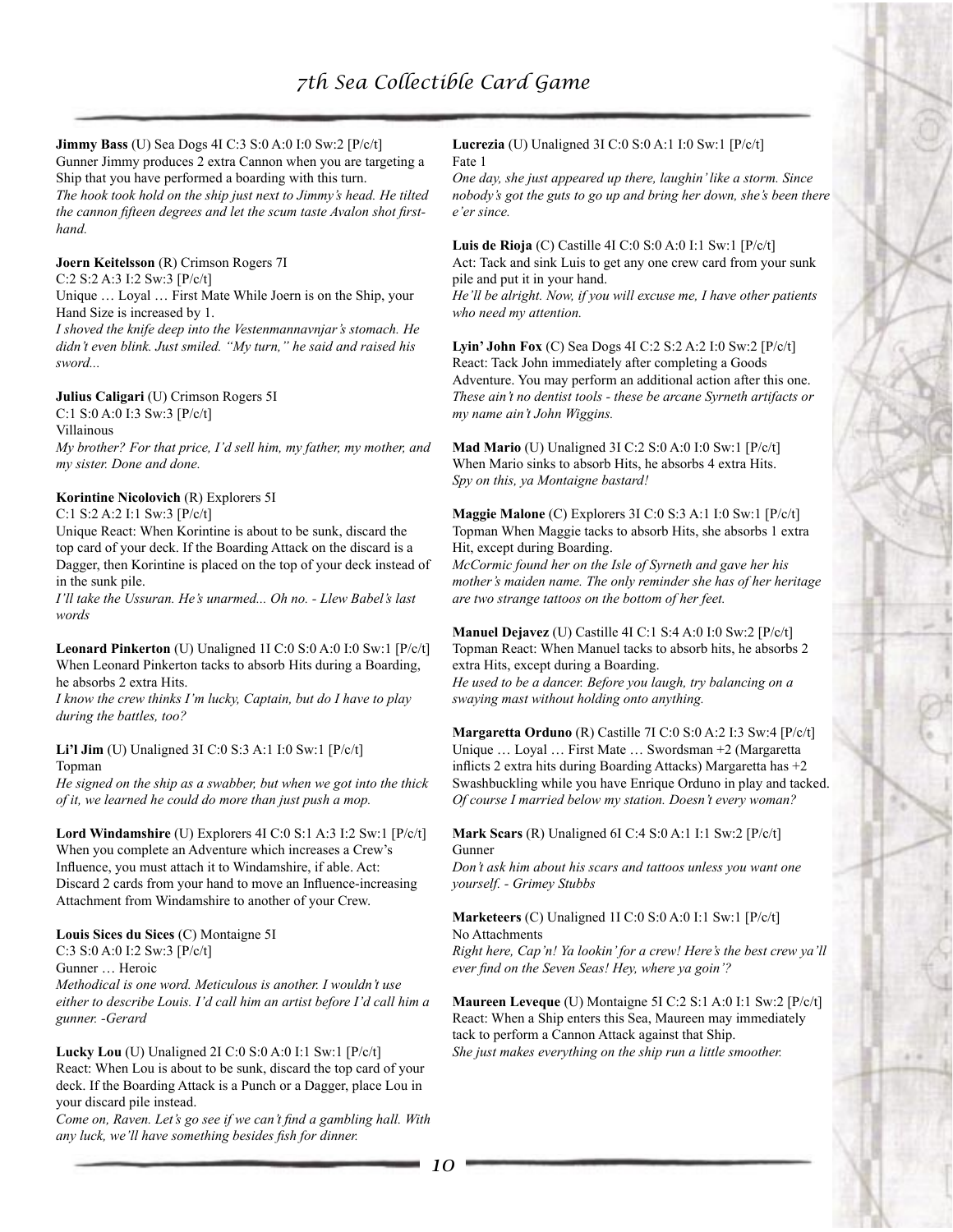**Michael Fitzhugh** (U) Unaligned 3I C:1 S:1 A:1 I:1 Sw:1 [P/c/t] Villainous When Michael tacks to absorb Hits, he absorbs 1 extra Hit.

*Aye, Cap'n, useful he may be, but how much longer does ya think ya can trust him?*

#### **Michel Rois et Reines** (U) Montaigne 4I

C:0 S:2 A:0 I:2 Sw:2 [P/c/t]

React: Tack when your Ship moves to a different Sea. Target a Sea Attachment in the new Sea. That attachment is discarded. *Well, that depends, are you referring to the Church Meridian or the Pirate Meridian? The Pirate Meridian is 13 degrees to the east.*

**Mountainous Mike** (U) Unaligned 4I C:0 S:1 A:1 I:0 Sw:3 [P/c/t] You may draw one card when Mountainous Mike starts a Boarding Attack.

*By the time I finished looking up at 'im, I was too tired to fight, so I bought 'im a drink instead. - Grimey Stubbs*

**Mr. Smythe** (U) Unaligned 3I C:2 S:0 A:0 I:0 Sw:2 [P/c/t] Heroic

*Yes, Sir! How high, Sir?*

**Needle Nose Nye** (C) Sea Dogs 3I C:1 S:3 A:0 I:1 Sw:1 [P/c/t] Nye may not tack to absorb Hits during Boarding. Nye may be sunk to absorb 1 Hit during Boarding.

*We calls him that because nobody can pronounce his name 'cept the Cap'n. 'Course, with 'im not speaking Avalon and us not speakin' Castillian, I don't think he knows what it means. - Phelan Cole*

**Otiro** (U) Unaligned 3I C:1 S:0 A:2 I:0 Sw:2 [P/c/t] *Funny lookin' fella. Could be Crescent, could be from Cathay. Can't say. But he's chasin' somethin', that's for sure.*

**Padre Alfonso** (R) Castille 4I C:0 S:0 A:1 I:3 Sw:2 [P/c/t] Unique … Loyal … Holy … Villainous React: Tack after a Crew tacks to absorb Hits. That Crew absorbs zero Hits. *Goodbye, my son. May Theus receive you and hold you near, the priest intoned, and then plunged his knife into the wounded man's eye.*

**Padre Esteban** (C) Castille 3I C:2 S:1 A:0 I:0 Sw:2 [P/c/t] Gunner … Holy

*Let us give thanks to Theus for the lead you are about to receive...*

**Paule du Paix** (U) Crimson Rogers 4I C:1 S:0 A:2 I:0 Sw:2 [P/c/t] While your Ship is engaged in a Boarding, Paule has  $a + 2$ Swashbuckling.

*Paule carries out vengeance with all the reverence of a priest in prayer. Some men dig two graves before sailing out on the sea of revenge. Paule digs thirty.*

#### **Pepin** (R) Montaigne 6I C:0 S:0 A:0 I:0 Sw:1 [P/c/t]

Unique … Loyal Act: Tack Pepin to untack one of your Crew. *Pepin may be small, but he's got a heart the size of the Mirror. And that is more than I can say for most of you. -The General*

**Phelan Cole** (U) Sea Dogs 5I C:2 S:3 A:0 I:1 Sw:2 [P/c/t]

Topman React: Tack after you suffer Hits in a Boarding to end the Boarding. The other player in the Boarding may cancel this action by tacking 4 Swashbuckling.

*He's a good man to have when having one's the only thing that will save your neck. -Bloody Bonnie*

#### **Phineas Flynn** (U) Unaligned 3I C:0 S:0 A:0 I:0 Sw:2 [P/c/t] Glamour 1

*I've already been a robber on the road. Time to try being a robber on the waves.*

#### **Powder Monkeys** (C) Unaligned 2I C:1 S:0 A:1 I:0 Sw:1 [P/c/t] No Attachments

*I don't care if the water's over yer head! Get down there and man them cannons or I'll stick this pistol so far up yur nose yu'll be sneezin' gunpowder for a week!*

**Rafael de St. Theresa** (C) Crimson Rogers 3I

C:1 S:0 A:1 I:1 Sw:2 [P/c/t] Rafael's Boarding Attacks that finish with a Thrust inflict 1 extra Hit.

**Red Scarves** (C) Crimson Rogers 3I C:2 S:0 A:1 I:0 Sw:1 [P/c/t] Loyal … No Attachments When Red Scarves tack to absorb Hits, they absorb 1 extra Hit.

*Look out lads! Reis is lookin' for a new cannon crew!*

**Reggie Wilcox** (R) Brotherhood 5I C:1 S:1 A:2 I:0 Sw:2 [P/c/t] Act: Tack Reggie and target a Ship in this sea. The target player must tack one of his or her Crew. *I canno' climb a wall o' glass, Cap'n. No' for free, anyways.*

# **Riant Gaucher** (R) Crimson Rogers 6I

C:1 S:2 A:2 I:2 Sw:2 [P/c/t]

Unique … Loyal … Villainous React: When you are paying an influence cost, tack Riant and sink one friendly Crew to produce 5 Influence.

*There's nothing so lovely as the red and white of a man's back flayed open to the bone.*

**Riggers** (C) Unaligned 2I C:0 S:2 A:0 I:0 Sw:1 [P/c/t] No Attachments When this Crew tacks to absorb Hits, it absorbs 1 extra Hit, unless your ship is engaged in a Boarding. *You take his legs and I'll take his arms. Blast it, I always get the legs!*

**Roger Gaffrin** (U) Sea Dogs 5I C:0 S:1 A:0 I:1 Sw:1 [P/c/t] Loyal React: Tack instead of performing a Boarding Attack. Until the end of this Boarding, your Sea Dogs Crew inflict 1 extra Hit during Boarding Attacks.

*I do not understand why the Avalons insist on having a shantyman aboard. Seems a waste of deck space to me. -The General*

#### **Rosa Maria de Barcino** (U) Castille 4I

C:0 S:0 A:3 I:2 Sw:3 [P/c/t] Rosa has +1 Influence while in la Boca. *Come, come, gentlemen. I am armed, but then again, what could a woman know about using a sword?*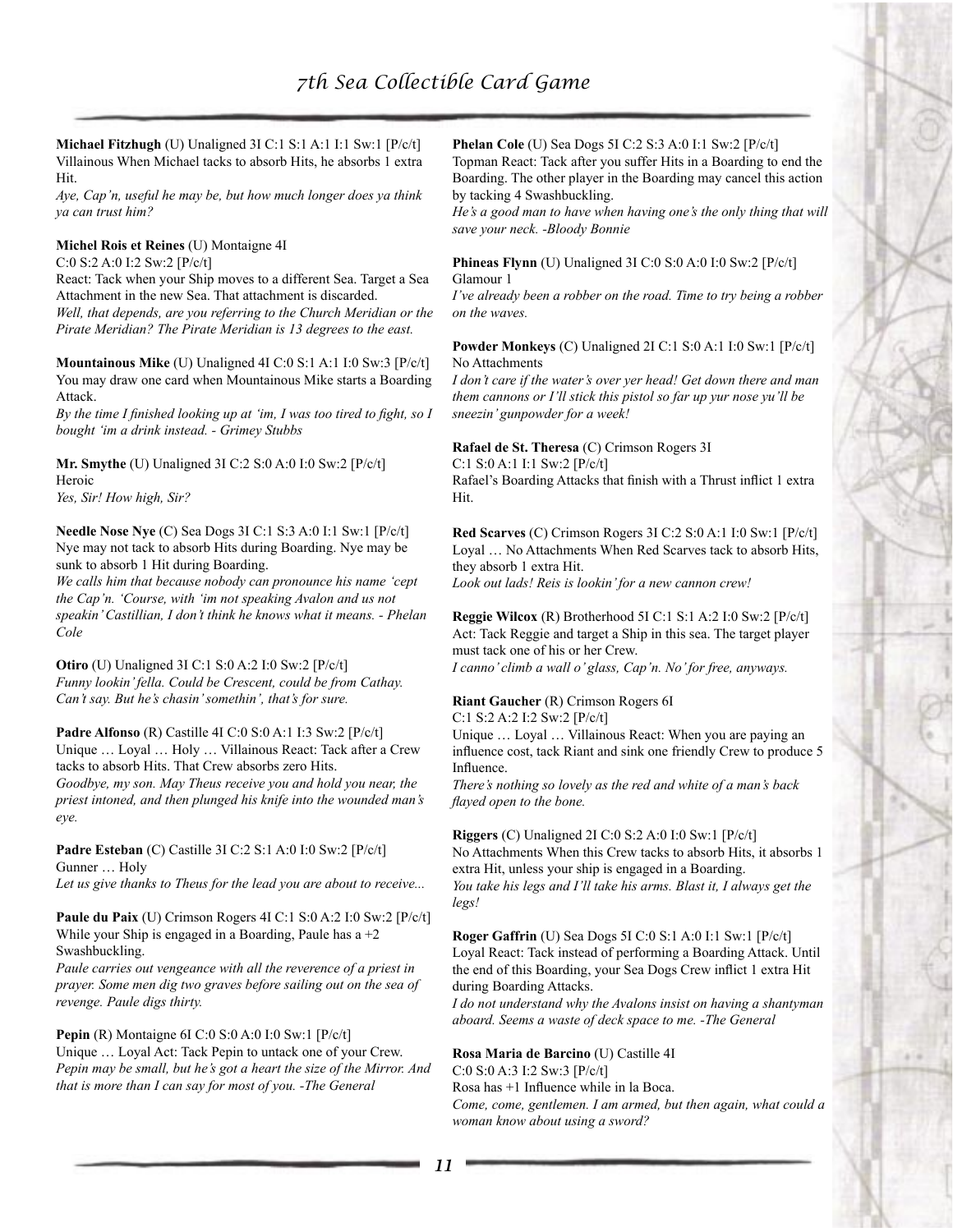# **Rosamonde du Montaigne** (C) Montaigne 3I

C:0 S:0 A:0 I:1 Sw:1 [P/c/t]

Loyal … No Attachments React: Tack when you tack one of your Crew to produce Influence. That Crew produces 3 extra Influence. *We are here to ensure I'Empereur's fleet is performing exactly as it ought to be. A bloody waste of deck space if you ask me, the General grumbled to himself.*

**Samuel Sanderson** (C) Explorers 3I C:0 S:0 A:1 I:1 Sw:2 [P/c/t] When Samuel tacks to absorb Hits, he absorbs 2 extra Hits. *It never hurts to improvise a bit during a fight.*

**Samuel Smitts** (C) Crimson Rogers 4I C:3 S:0 A:0 I:0 Sw:2 [P/c/t] Gunner Samuel uses his Cannon skill instead of his Swashbuckling when inflicting Hits in a Boarding Attack.

*Long ago, Smitts tried to steal a pearl from Reis' treasure trove. When the Captain caught him, he let him keep it.*

**Sandoval's Guard** (C) Castille 3I C:1 S:1 A:1 I:0 Sw:3 [P/c/t] Loyal … No Attachments *Steel is the best sword. Honor is the best shield.*

**Scott Jay** (R) Unaligned 6I C:0 S:0 A:4 I:0 Sw:3 [P/c/t] React: When you are paying an Influence cost, once per turn, you may discard 2 cards from your hand to produce 2 Influence. *He used to collect artifacts for the Explorers. Now he collects Guilders for the highest bidder.*

**Sean McCorley** (U) Brotherhood 5I C:1 S:0 A:3 I:0 Sw:3 [P/c/t] Heroic … Swordsman +1 (Sean inflicts 1 extra Hit during Boarding Attacks)

*Don' take it so seriously, lad. We all gonna die someday. It ain't the when that matters... it's the how.*

**Shellbacks** (C) Unaligned 2I C:0 S:0 A:2 I:0 Sw:1 [P/c/t] No Attachments

*Soft me lads! This cove has claimed better men than us.*

**Sidney** (U) Unaligned 3I C:0 S:1 A:0 I:0 Sw:1 [P/c/t] Porte 1

*Half-breed, Timothy sneered at him. Sidney smiled. Sometimes, a little is just enough.*

**Slippery Sal** (U) Unaligned 2I C:2 S:0 A:0 I:0 Sw:1 [P/c/t] Villainous … No Attachments Sal counts as two crew against your crew maximum.

*How was I suppose to know the powder monkeys were down there?*

**Solomon Sails** (U) Unaligned 3I C:0 S:3 A:0 I:0 Sw:1 [P/c/t] React: When Solomon sinks to absorb Hits, he absorbs 4 extra Hits.

*Aye, it's me real name. Me grandfather's name in fact. Ain't it funny how fate works out?*

**The Calloways** (U) Explorers 5I C:0 S:0 A:2 I:3 Sw:2 [P/c/t] React: Tact immediately after you have put an Artifact Adventure into play. Move your Ship 1 Sea closer to the Adventure. *Vincent and Rose were both born on an Explorer ship, they met on an Explorer ship, got married on an Explorer ship and they'll probably die on an Explorer ship.*

**Thom Brunner** (C) Brotherhood 4I C:3 S:0 A:1 I:0 Sw:2 [P/c/t] Gunner

*No sir, Captain Allende, sir. I don't mind the small quarters at all. More room here than in my cell back on the island, that's for certain.*

**Thomas Metzger** (U) Unaligned 5I C:2 S:0 A:3 I:1 Sw:3 [P/c/t] Thomas' Punch Attacks inflict 2 extra Hits. *I used to be Thomas Zahnarzt, but I had it changed.*

**Timothy le Beau** (R) Montaigne 7I C:0 S:0 A:0 I:2 Sw:2 [P/c/t] Unique … Loyal … Porte 1 Act: Tack Timothy and target a Ship. Timothy inflicts 1 Hit on that Ship.

*Are you sure you were able to drop that penny into the Captain's pocket, Pepin? The boy nodded. Timothy grinned and rubbed his bloody hands together.*

**Tom Toblin** (U) Sea Dogs 5I C:1 S:2 A:1 I:1 Sw:2 [P/c/t] While Tom is in play, your item Attachments have their Influence costs reduced by 1 (minimum 0).

*Tom is hiding behind her dead brother's name until she's ready to bring the bastard who killed him to justice.*

**Two-Toe Terrence** (C) Unaligned 1I C:0 S:1 A:0 I:0 Sw:1 [P/c/t] No Attachments

*Nah, I'm all right. Just lost me footin', that's all. Give me a moment to catch me breath, and I'll be right back up in the riggin' where I belongs.*

**Velik** (U) Brotherhood 6I C:2 S:2 A:3 I:1 Sw:3 [P/c/t] Heroic React: Tack when a card with the Weather trait is targeting one of your cards. That action is canceled.

*No magic, my Captain. Just a little miracle. Glad you appreciate it.*

**Vincent Rochester** (C) Unaligned 3I C:2 S:0 A:1 I:0 Sw:2 [P/c/t] No Attachments *Get back ta work an' keep yur hands out o' the powder!*

**Warren Abbotsford** (U) Explorers 4I C:1 S:0 A:1 I:0 Sw:2 [P/c/t] Villainous Act: Tack to inflict 3 Hits on a Ship in this Sea. Discard the top card of your deck - Warren is sunk if the Boarding Attack on the discard is a Punch.

*You never know what you're gonna find in those ruins. Look at these humming marbles, for... oops.*

**Wee Willy** (R) Explorers 5I C:3 S:0 A:1 I:0 Sw:1 [P/c/t] Unique … Gunner … Loyal React: When Wee Willy tacks to conduct a cannon attack, discard the top card of your deck. If the boarding attack on the discard is a Slash, this cannon inflicts 3 extra hits.

*Are you sure that's gonna fit in the cannon? Trust me. Just cover your eyes when we fire it.*

**Wilhelm Dunst** (R) Unaligned 4I C:0 S:0 A:3 I:1 Sw:3 [P/c/t] Heroic … Holy

*Don't tell me how to fight. I've killed more men than you have thoughts in your little head.*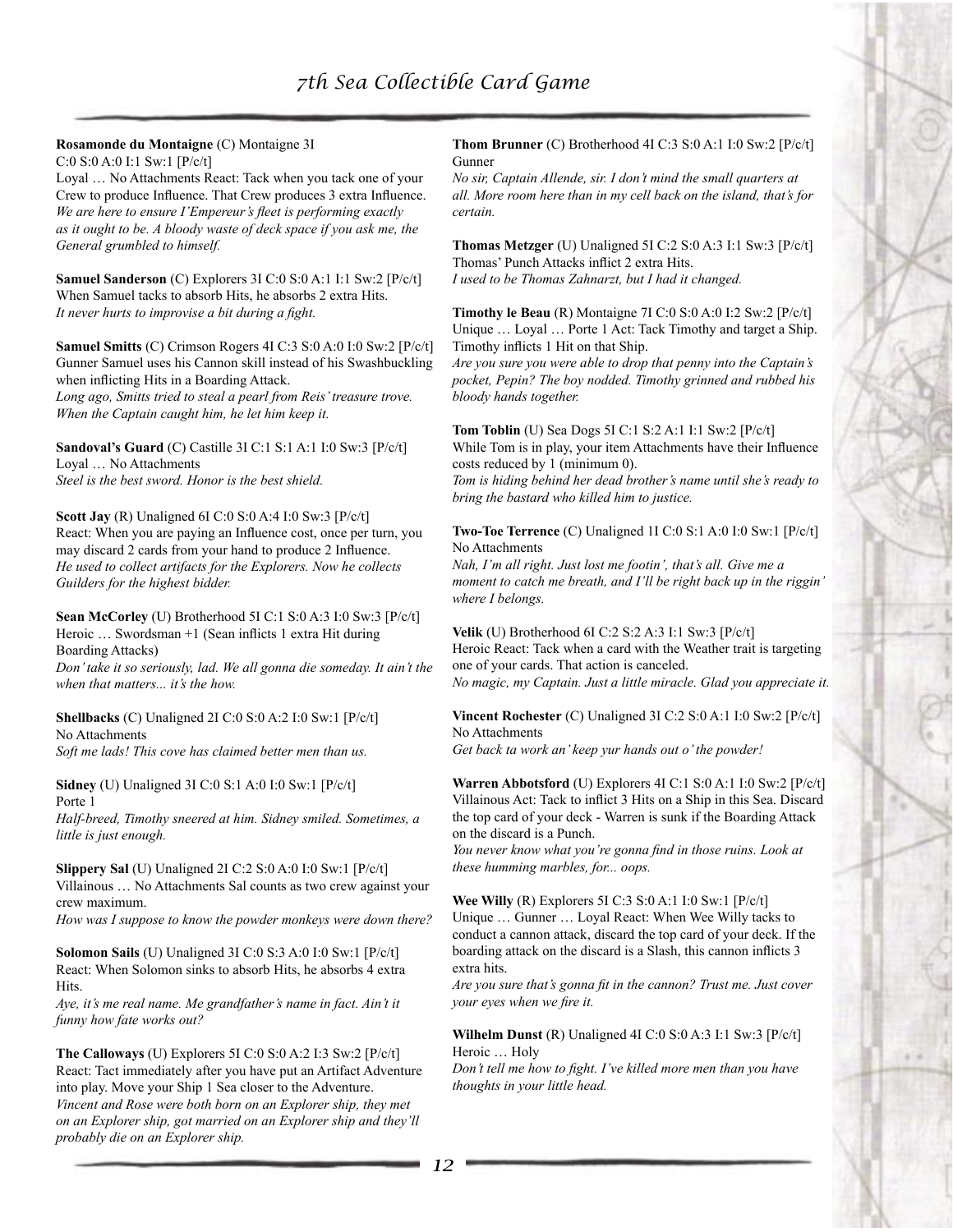**William Fodd** (U) Brotherhood 4I C:0 S:3 A:2 I:0 Sw:1 [P/c/t] Topman When William tacks to absorb Hits from a Cannon Attack, he absorbs 2 extra Hits.

*I ne'er seen anything like it. The cannon shot flies by his head and he just don't seem to notice.*

#### **William Toss** (C) Sea Dogs 4I C:0 S:1 A:1 I:2 Sw:3 [P/c/t]

*I looked at the double-headed coin and smiled. "Heads, of course." It landed in his hands and we both looked. "Sorry, pal. I'll take that purse now."*

# *Adventures*

#### **Across the Mirror** (C) [T/c/s]

1 Sea Away To complete: Tack 3 Adventuring (2 if completed in the Mirror). Crew Attachment: +3 Adventuring.

*I ain't gonna lie ta ya. It's one long haul across the Mirror, boys. But once we get to the other side, there's enough gold ta buy ya all crowns and women whowill treat ya like kings!*

#### **Ancient Maps** (R) [T/c/s]

Unique … 3 Seas Away To complete: Tack 18 Adventuring (10 if completed in Frothing Sea). Artifact Captain Attachment: Act: Tack the Maps to draw a card.

*These maps are everything I could've hoped for and more. They tell me where to look for the keys to the Three Tests... -Javier de Bejarano*

#### **Avalon Noble** (C) [T/c/s]

1 Sea Away To Complete: Tack 3 Adventuring (2 if completed in Frothing Sea) Crew Attachment: +3 Adventuring *I need you to take this to the Emperuer of Montaigne, and the Queen mustn't hear one word of it.*

#### **Barrels of Beer** (C) [T/c/s]

1 Sea Away … Goods Adventure To Complete: Tack 3 Adventuring (2 if completed in La Boca) Crew Attachment: +2 Influence *Yes, Sir. I was just gettin' to that, Sir.*

#### **Bjornsson's Horn** (R) [T/c/s]

Unique … 3 Seas Away To complete: Tack 17 Adventuring (10 if completed in Trade Sea). Artifact Captain Attachment: React: Tack your Captain and discard the horn instead of performing a Boarding Attack. Untack all of your Crew (including your Captain).

## **Bolts of Fine Cloth** (C) [T/c/s]

1 Sea Away … Goods Adventure To complete: Tack 3 Adventuring (2 if completed in Frothing Sea). Crew Attachment: +2 Influence. *Finer cloth you'll never see, m'lady. I had it shipped in from Cathay just this week, and my supplies are running short already.*

#### **Casks of Fine Wine** (C) [T/c/s]

1 Sea Away … Goods Adventure To Complete: Tack 3 Adventuring (2 if completed in Trade Sea). Crew Attachment: +2 Influence

*Blimey, Mitchell! This is the best wine we've ever guarded.*

#### **Castillian Merchant Ship** (C) [T/c/s]

1 Sea Away To Complete: Tack 3 Adventuring (2 if completed in the Forbidden Sea). Crew Attachment: +3 Cannon *Let's have us a toast in memory of them fine men... and the fine* 

*wine they left behind!*

#### **Castillian Swordmaster** (U) [T/c/s]

1 Sea Away To Complete: Tack 4 Adventuring (3 if completed in LaBoca). Crew Attachment: +1 Swashbuckling. This Crew inflicts 2 extra Hits during Boarding Attacks.

*No! No! Stop! If you cannot master the song you will never master the blade. Begin again!*

#### **Crashing Seas** (C) [T/c/s]

1 Sea Away To complete: Tack 3 Adventuring (2 if completed in Frothing Sea). Crew Attachment: +3 Sailing.

*One minute he was there, standin' next to me. The next, Mother Ocean had him, and all I could do was thank her for not takin' me with him.*

#### **Cutlass of Command** (U) [T/c/s]

Unique … 3 Seas Away To complete: Tack 12 Adventuring (6 if completed in Forbidden Sea). Artifact Captain Attachment: +2 Cannon, +2 Sailing, +2 Adventuring, +2 Influence, +2 Swashbuckling

*Somehow, the cutlass just seemed realer than everything else. It's silly, I know, but I can't explain it any other way.*

#### **Eisen Cannons** (C) [T/c/s]

1 Sea Away To Complete: Tack 3 Adventuring (2 if completed in Frothing Sea). Item … Crew Attachment: +3 Cannon *She ain't made o' that Eisen steel, but she's Eisen design from head to toe and that's good enough for me.*

#### **Forbidden Delicacies** (C) [T/c/s]

1 Sea Away … Goods Adventure To complete: Tack 3 Adventuring (2 if completed in the Mirror). Crew Attachment: +2 Influence. *Yurgh! I can see why they're forbidden.*

#### **Franzini's Lost Notebooks** (C) [T/c/s]

1 Sea Away To complete: Tack 3 Adventuring (2 if completed in la Boca). Item Crew Attachment: +3 Adventuring. *She painted to ease her loneliness, but she invented to ease her guilt.*

#### **From the Depths** (R) [T/c/s]

2 Seas Away To complete: Tack 7 Adventuring (5 if completed in Trade Sea) Crew Attachment: +5 Cannon *Take that, ya varmint!*

#### **Ivory Spyglass** (R) [T/c/s]

2 Seas Away To Complete: Tack 15 Adventuring (8 if completed in La Boca). Unique … Artifact Captain Attachment: +3 Sailing Your Hand Size is increased by 2 while the Spyglass is attached to your Captain. *Not only did the spyglass show its owner the future—it showed him several likely futures.*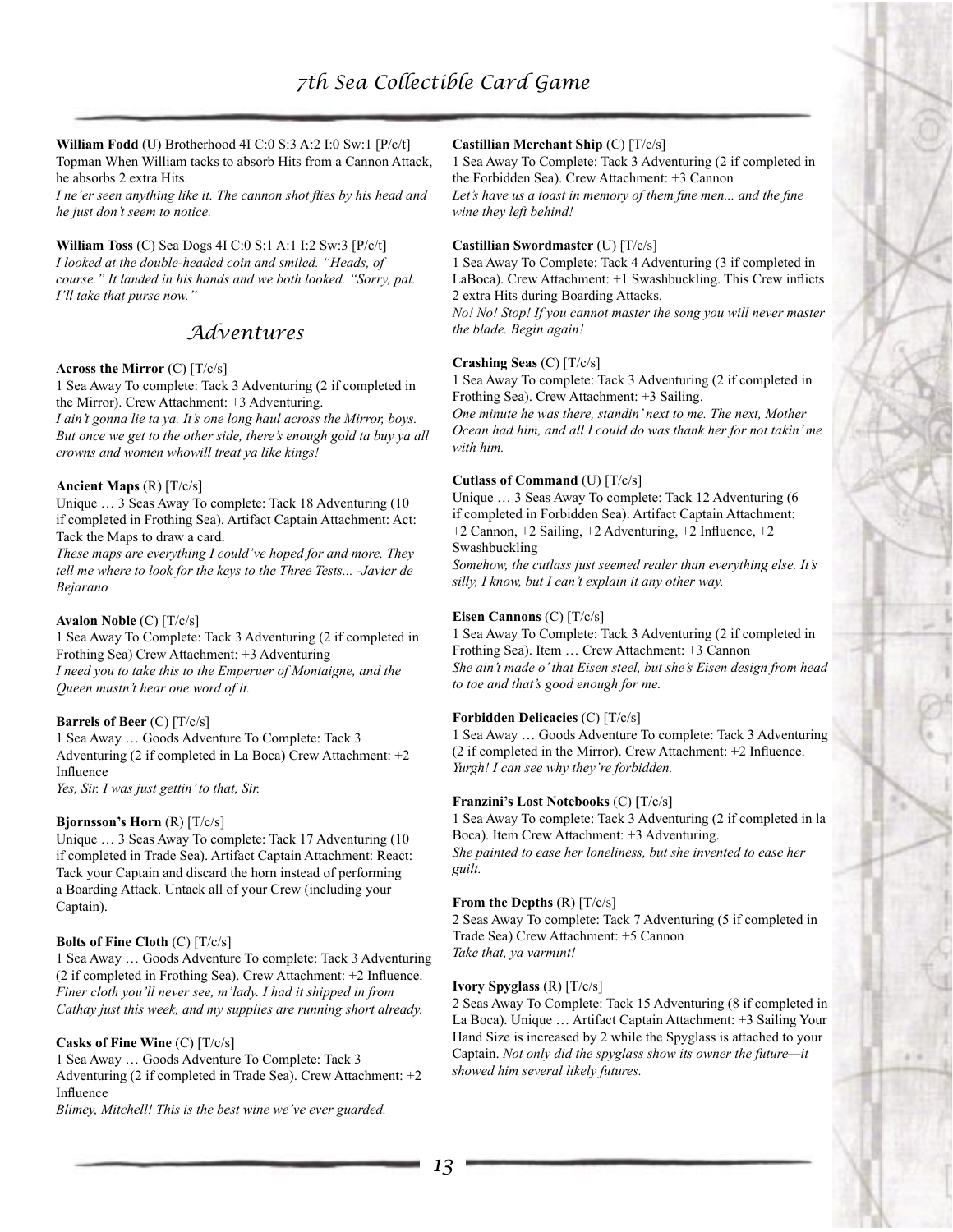#### **Keel of Rowan Wood** (R) [T/c/s]

1 Sea Away To complete: Tack 6 Adventuring (4 if completed in Trade Sea). Item Crew Attachment: +3 Influence

*I don' care what the Cap'n did to get it, that Sidhe wood smells... like blood.*

#### **Lady Katerina** (C) [T/c/s]

1 Sea Away To complete: Tack 3 Adventuring (2 if completed in the Mirror). Crew Attachment: +1 Swashbuckling. This Crew inflicts 1 extra Hit during Boarding Attacks.

*Take this to the general Montegue. And don't let anyone see you leave.*

#### **Mordekai's Casket** (U) [T/c/s]

1 Sea Away To Complete: Tack 4 Adventure (3 if completed in the Mirror) Item Crew Attachment +1 Swashbuckling. This Crew inflicts 2 extra Hits during Boarding Attacks.

*What's in it? I asked. You don't want to know, responded the Kire.*

#### **Passionate Duel** (U) [T/c/s]

1 Sea Away To Complete: Tack 6 Adventuring (4 if completed in Forbidden Sea) Crew Attachment: +2 Swashbuckling. This Crew inflicts 1 extra Hit during Boarding Attacks.

*You duel divinely, my dear. Let us put our swords away and try a different kind of duel.*

#### **Raze the Village** (C) [T/c/s]

1 Sea Away To Complete: Tack 3 Adventuring (2 if completed in Forbidden Sea). Crew Attachment: +1 Swashbuckling. This Crew inflicts 1 extra Hit during Boarding Attacks.

*Today we have collected only a few of the blood debts the Vendel owe us. Soon enough, the merchants will pay in full.*

#### **Rose & Cross Apprentice** (C) [T/c/s]

1 Sea Away To Complete: Tack 3 Adventuring (2 if completed in the Frothing Sea) Crew Attachment: +1 Swashbuckling. This Crew inflicts 1 extra Hit during Boarding Attacks.

#### **Sails of Wind** (R) [T/c/s]

Unique … 3 Seas Away To Complete: Tack 15 Adventuring (8 if completed in the Mirror). Artifact Captain Attachment: React: Tack Sails of Wind after your Ship has moved to an adjacent Sea to move again at no cost.

#### **Save the Princess** (C) [T/c/s]

1 Sea Away To Complete: Tack 3 Adventuring (2 if completed in Frothing Sea). Crew Attachment: +3 Adventuring *Aye, an' when yur done payin' us for savin' her, that'll be doubly true!*

#### **Scraping the Bottom** (U) [T/c/s]

1 Sea Away To complete: Tack 6 Adventuring (4 if completed in Forbidden Sea). Crew Attachment: +4 Adventuring. *Oh no. Hard tack and water again! - Mortimer Snuff*

## **Sidhe Sails** (U) [T/c/s]

1 Sea Away To complete: Tack 6 Adventuring (4 if completed in Trade Sea). Crew Attachment: +4 Sailing.

*I don't know how the Captain got those sails from the Sidhe, and I don't want to know, neither. Some things you're just better off not knowing.*

#### **Sinking of the Swan** (C) [T/c/s]

1 Sea Away To Complete: Tack 3 Adventuring (2 if completed in La Boca). Crew Attachment: +3 Cannon

*YOU tell the Empereur the ship cannot sail if it is made of gold. I already upset him this morning, and I haven't even talked to him yet.*

#### **Stolen Guns** (U) [T/c/s]

2 Seas Away … Goods Adventure To complete: Tack 4 Adventuring (3 if completed in Frothing Sea). Crew Attachment: + 3 Influence

*They ain't stolen, they be salvage! The ship we got 'em from was sinkin'!*

# **Storms Make Sailors** (C) [T/c/s]

Location: 1 Sea Away To Complete: Tack 3 Adventuring (2 if completed in Trade Sea). Crew Attachment: +1 Swashbuckling. This Crew inflicts 1 extra Hit during Boarding Attacks. *Storms make men and break boys. -Sailor Proverb*

#### **The Ocean's Teeth** (R) [T/c/s]

2 Seas Away To complete: Tack 7 Adventuring (5 if completed in Trade Sea). Crew Attachment: +5 Adventuring *The northern islands of the Vestenmannavnjar hold more dangers than just mermaids.*

#### **Ussuran Pelts** (C) [T/c/s]

1 Sea Away … Goods Adventure To Complete: Tack 3 Adventuring (2 if completed on the Forbidden Sea). Crew Attachment: +2 Influence. *We don't know who skinned 'em, and we don't care... even if there are twelve foot bears showin' up in e'ery port we dock.*

#### **Vodacce Valuables** (U) [T/c/s]

2 Seas Away To complete: Tack 4 Adventuring (3 if completed in the Forbidden Sea). Crew Attachment: +3 Influence

*So I said to Jones, 'Why split it two ways when one will do?' and pulled the trigger. Poor old gullible Jones. He actually thought I meant to share.*

# **We Need Us an Ussuran Gunner** (U) [T/c/s]

2 Seas Away To Complete: Tack 4 Adventuring (3 if completed in The Mirror). Crew Attachment: +4 Cannon *But sir, how're we gonna feed 'im?*

#### **Wind at Your Back** (C) [T/c/s]

1 Sea Away To complete: Tack 3 Adventuring (2 if completed in the Mirror). Crew Attachment: +3 Sailing.

*The old man claimed he could taste the wind. Sounds like that rune nonsense to me. - Bjorn Brind*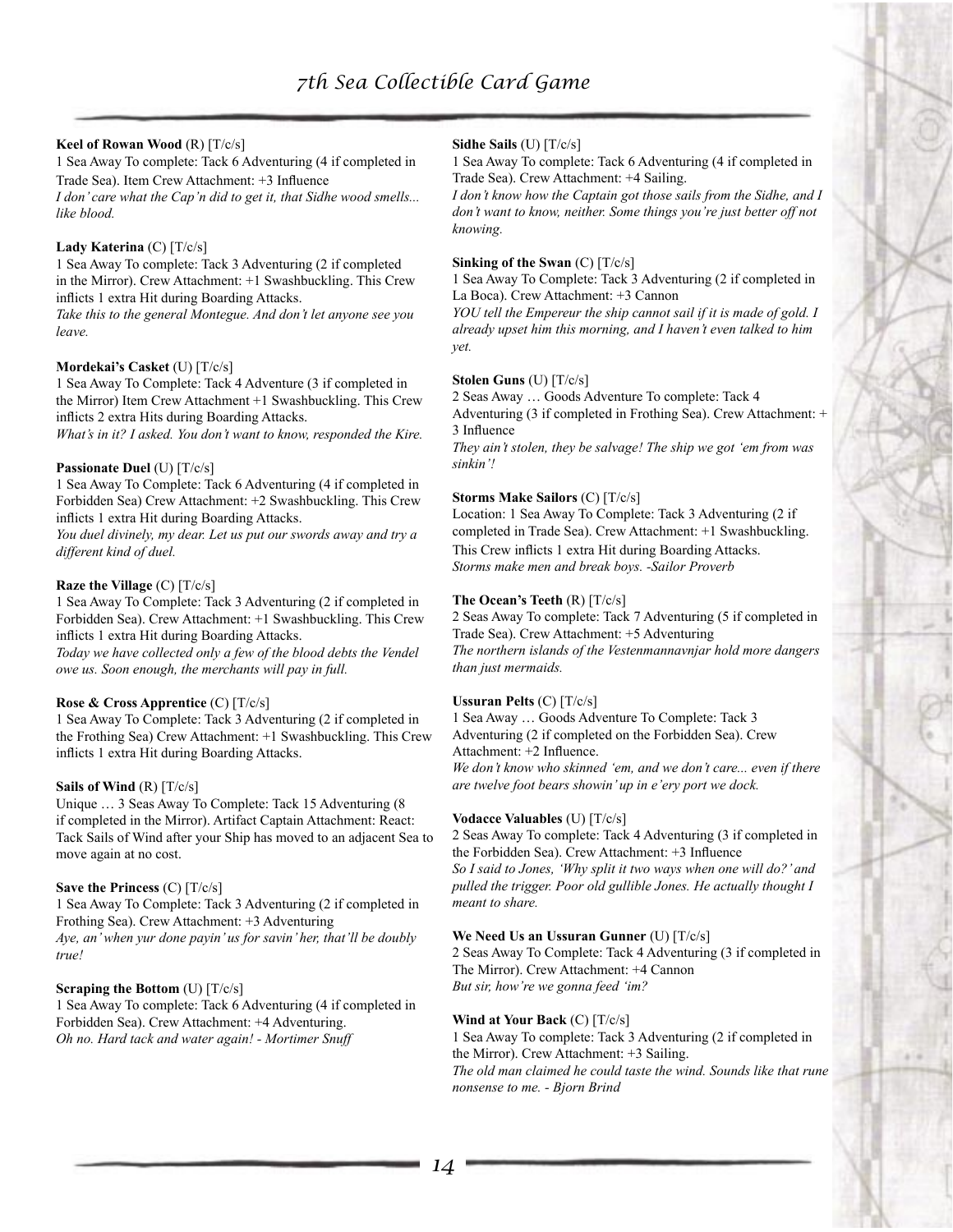# **Winds of Fate** (C) [T/c/s]

Location: 1 Sea Away To Complete: Tack 3 Adventuring (2 if completed in La Boca). Crew Attachment: +3 Sailing *West, the fate witch whispered. We are meant to go west. The Captain nodded. Right, he said, not even bothering to ask her why.*

## **Wreckers** (R) [T/c/s]

2 Seas Away To complete: Tack 7 Adventuring (5 if completed in the Forbidden Sea). Crew Attachment: +5 Sailing *Thank the Prophets for that lighthouse, muttered Simon the bosun. Just then, it winked out, leaving us at the mercy of the rocks.*

# *Attachments*

# **Asprey** (C) 2In [C/d/s]

React: Discard Asprey instead of performing a Boarding Attack. Inflict 3 hits to the other Ship in the Boarding.

*Huh? Wh-what? What in the Creator's name... Arrggh! Get it off! Get it off! Chimey always had that effect on people.*

# **Augusto Rodriguez** (C) 2Ad [C/d/s]

This Sea Attachment Any player in this Sea may sink Augusto by tacking 3 Swashbuckling as an action. The Influence costs of Crew Attachments you are putting into play are decreased by 2 while you are in this Sea.

*If you need it, he has it. Of course, the price fluctuates according to your need... - J. Berek*

#### **Avoid Fate** (R) - [C/d/s]

Crew Attachment … Fate 1 Knack React: Tack Avoid Fate when suffering Hits. The number of Hits you are suffering is reduced by this Crew's Fate.

*Guess a kiss goodbye from Mom wasn't such a bad idea. - Pasquale Villachonze*

#### **Billy Bones** (U) - [C/d/s]

Opponent's Ship Attachment Billy Counts as one Crew against the crew maximum of the Ship he's attached to. Any player in the same Sea may tack 2 Swashbuckling as an action to sink Billy. *Hiding deep in the shadows of the hold, Billy sneaks whatever food he can, waiting for the day he finds the man who took his life away.*

#### **Broken Compass Inn** (C) 2Ad [C/d/s]

This Sea Attachment Any player may sink the Inn by tacking 3 Adventuring as an action. React: Tack when you are in this Sea and paying an Influence cost to produce 1 Influence.

*The ship went down and e'ery man did drown and die. Well, if ya'll died then it must be true!*

#### **Captain's Quarters** (R) 2In [C/d/s]

Captain Attachment … Unique Act: Discard Captain's Quarters to draw two cards.

*I saw the Cap'n and he were lookin' o'er charts. What manner of charts? Maps, really. Maps of Montaigne.*

# **Cat O' Nine Tails** (U) - [C/d/s]

Villainous Crew Attachment … Item React: Tack Cat O' Nine Tails when another of your Crew is tacking to produce skill points. That Crew produces 3 extra skill points, and then the Crew is discarded. *I don't think you men are trying very hard. - Riant Gaucher*

#### **Confusion** (R) - [C/d/s]

Crew Attachment … Glamour 1 Knack (May only be attached to a Crew with Glamour of 1 or more.) React: Discard Confusion immediately after a player pays their Ship's Move Cost. Reduce the Sailing that player produced by one. That player may continue to produce Sailing. If the cost of the action is not paid, it is canceled.

#### **Cutlass** (C) 6Ad [C/d/s]

Crew Attachment … Item This Crew inflicts 2 extra Hits during Boarding Attacks.

*Why use your bare hands when Theus gave us steel?*

#### **Fate's Blessing** (R) - [C/d/s]

Crew Attachment … Fate 1 Knack (May only be attached to a Crew with a Fate of 1 or more) React: Tack Fate's Blessing when you are suffering Hits during Boarding. You suffer 2 fewer Hits. *Pasquale felt the strands stretch as he turned to the Montaigne. Now I am ready, Signore.*

#### **Fine Galley** (C) 2In [C/d/s]

Ship Attachment Fine Galley counts as one Crew toward your crew maximum. React: Tack Fine Galley when a Crew tacks for a skill. That Crew produces 1 extra point of the skill. *Nothing raises a crew's spirits like a good hot meal.*

#### **Flashing Swords Inn** (U) 3Sw [C/d/s]

This Sea Attachment Any player in this Sea may sink the Inn by tacking 3 Swashbuckling as an action. Act: Tack the Inn to target a Heroic Crew in this Sea. Tack that Crew. *Ya shouldn't ha' done that, mister.*

#### **Galleon of the Treasure Fleet** (C) 2Sa [C/d/s]

This Sea Attachment Any player in this Sea may sink the Galleon by tacking 4 Influence as an action. When you are paying an Influence cost in this Sea, you may tack 3 Cannon to produce 1 Influence.

*There be good pickin's in these waters, men. Mayhaps we'll stay awhile.*

# **Glamour Knowledge** (R) - [C/d/s]

Crew Attachment … Glamour Knack (May only be attached to a Crew with Glamour) +1 Glamour

*There's a reason the oldest stories are the greatest stories: they contain the secrets of the universe. - Jillison Brown*

#### **Glimpse of the Skein** (R) - [C/d/s]

Crew Attachment … Fate Knack (May only be attached to a Crew with Fate $) +1$  Fate

*Sometimes, a Fate Witch sees not just single strands, but the entire webwork. Some are enlightened by the experience. Others are not so lucky.*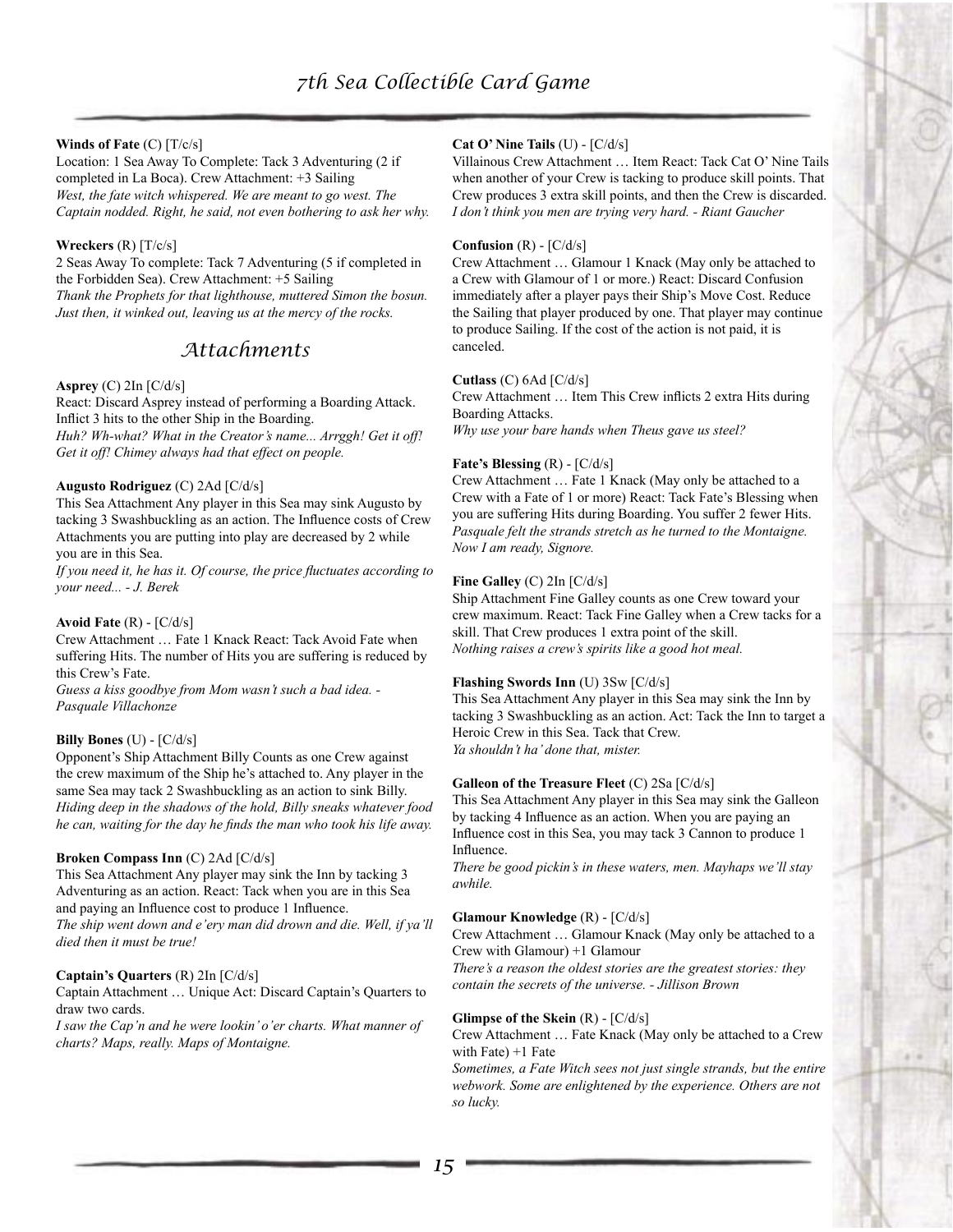# **Good King Sandoval** (R) 2In [C/d/s]

Castille Captain Attachment … Unique … Patron React: Tack King Sandoval when you are paying an Influence cost to put a Castille Crew into play. King Sandoval produces 2 Influence. *I never wanted to be King, Sandoval said. El Vago bowed. That is a perfect place to start, your majesty.*

# **Grappling Gun** (R) 4In [C/d/s]

Crew Attachment Item Tack the Grappling Gun when you enter a Boarding to untack this crew.

*Let's go for a swim, shall we? On second thought, why don't you go without me?*

#### **Hammocks** (R) 5In [C/d/s]

Ship Attachment Unique The Ship's Crew Maximum is increased by 2.

*I can't sleep here! What if we get in a fight? The bosun smiled. You'll be the first to know.*

#### **Here There Be Monsters** (U) 3Ad [C/d/s]

This Sea Attachment Any Player in this Sea may Sink Here There Be Monsters by tacking 4 Cannon as an action. Act: Tack Here There Be Monsters and target a ship in this sea to inflict 3 Hits on a Ship in this Sea.

*Ya caught somethin' big there, lad. What might it... Sweet St. Rogers, cut the nets!!!*

# **Hidden Knife** (U) 6Sw [C/d/s]

Villainous Crew Attachment … Item This Crew inflicts 2 extra Hits during Boarding Attacks.

*A flick of his wrists, and I suddenly found myself facing a man armed with two knives. It was right then that I remembered a pressing engagement I had elsewhere. - Grimey Stubbs*

#### **Lumiére de l'Empereur** (F) - [C/d/s]

Montaigne Ship Attachment .. Unique .. Figurehead While you have more than 2 completed Adeventures in play, your cost to discard and/or sink Sea Attachments is reduced by 3 (minimum 1).

#### **Mad Jack O'Bannon** (R) - [C/d/s]

This Sea Attachment … Unique Any player in this Sea may sink Mad Jack by tacking 2 Adventuring as an action. Act: Tack while your Ship is in this Sea. You suffer 5 Hits. Draw a card. *Do you trust him? Allende asked. McCorley shook his head. I trust him to be the O'Bannon and nothing more.*

# **Master Gunner** (C) 3In [C/d/s]

Crew Attachment +1 Cannon *No! No! No! You'll get yur head blown clean off if you don't pay... Oh well. He weren't learnin' anyway.*

# **Master of the Tops** (C) 3In [C/d/s]

Crew Attachment +1 Sailing

*He climbs like a spider, weaving a web to catch the wind.* **Montaigne Puzzle Sword** (U) 2In [C/d/s]

Montaigne Crew Attachment … Item A Crew may not have more than one Montaigne Puzzle Sword Attached. React: Tack the Montaigne Puzzle Sword when this Crew plays a card for a Boarding Attack. The other player in this Boarding must discard one card from their hand.

# **Montaigne Valet** (C) 3In [C/d/s]

Crew Attachment +1 Influence

*Would you like the d'Aubertaigne or the d'Auntaigne this morning, sir?*

#### **Mr. Briggs** (R) 3In [C/d/s]

Captain Attachment Unique React: When you are suffering Hits from a Boarding Attack, sink Mr. Briggs to absorb all of the Hits. *They surrender? What do you think Mr. Briggs? Awk! Kill 'em all! Kill 'em all! You heard what he said, boys. Kill 'em all!*

#### **Musketeers** (C) 4In [C/d/s]

Crew Attachment +1 Swashbuckling

*Giving young Willie here a hard time, Smithers? the first one asked. You wouldn't be so bold if you didn't have a sword. Or a collar, said the second. Or a hat, said the third. Or pants...*

#### **Only Two Came Out** (U) - [C/d/s]

Explorer Captain Attachment You may only put Only Two Came Out into play if you have one or more completed Artifact adventures in play. React: Tack Only Two Came Out when you are paying an Influence Cost to produce 3 Influence. *Ten of us went in...*

#### **Peek at the Future** (R) - [C/d/s]

Crew Attachment … Fate 2 Knack (May only be attached to a Crew with Fate of 2 or more) Act: Tack this Crew to look at the top five cards of your deck. You may discard any or all those cards. Return the remaining cards to the top of your deck in any ord *Hmm, she whispered. What? What? I asked. She smiled. Oh. Nothing. Nothing at all.*

#### **Persuasion** (R) - [C/d/s]

Crew Attachment … Glamour 1 Knack (May only be attached to a Crew with a Glamour of 1 or more) React: Tack Persuasion when you tack a Crew to produce Influence. That Crew produces 1 extra Influence.

*There's two kinds of persuasion on the Black Dawn. I prefer Celedoine's to McGee's any day o' the week. - Phelan Cole*

#### **Port Master** (R) 5In [C/d/s]

Brotherhood Captain Attachment … Unique … Patron Act: Tack this Crew to untack one of your other Crew.

*Thirty Guilders, eh? well then, lad. I know just the place you are lookin' for.*

#### **Porte Knowledge** (R) - [C/d/s]

Crew Attachment … Porte Knack (May only be attached to a Crew with Porte) +1 Porte

*There are always darker bargains to be made...*

#### **Porte Ward** (R) - [C/d/s]

Crew Attachment … Porte 1 Knack (May only be attached to a Crew with Porte of 1 or more) React: Tack Porte Ward when a player plays a Boarding Attack card during a Boarding with your Ship. That card is discarded without effect. That player may draw a card, then play a new card for their Boarding Attack.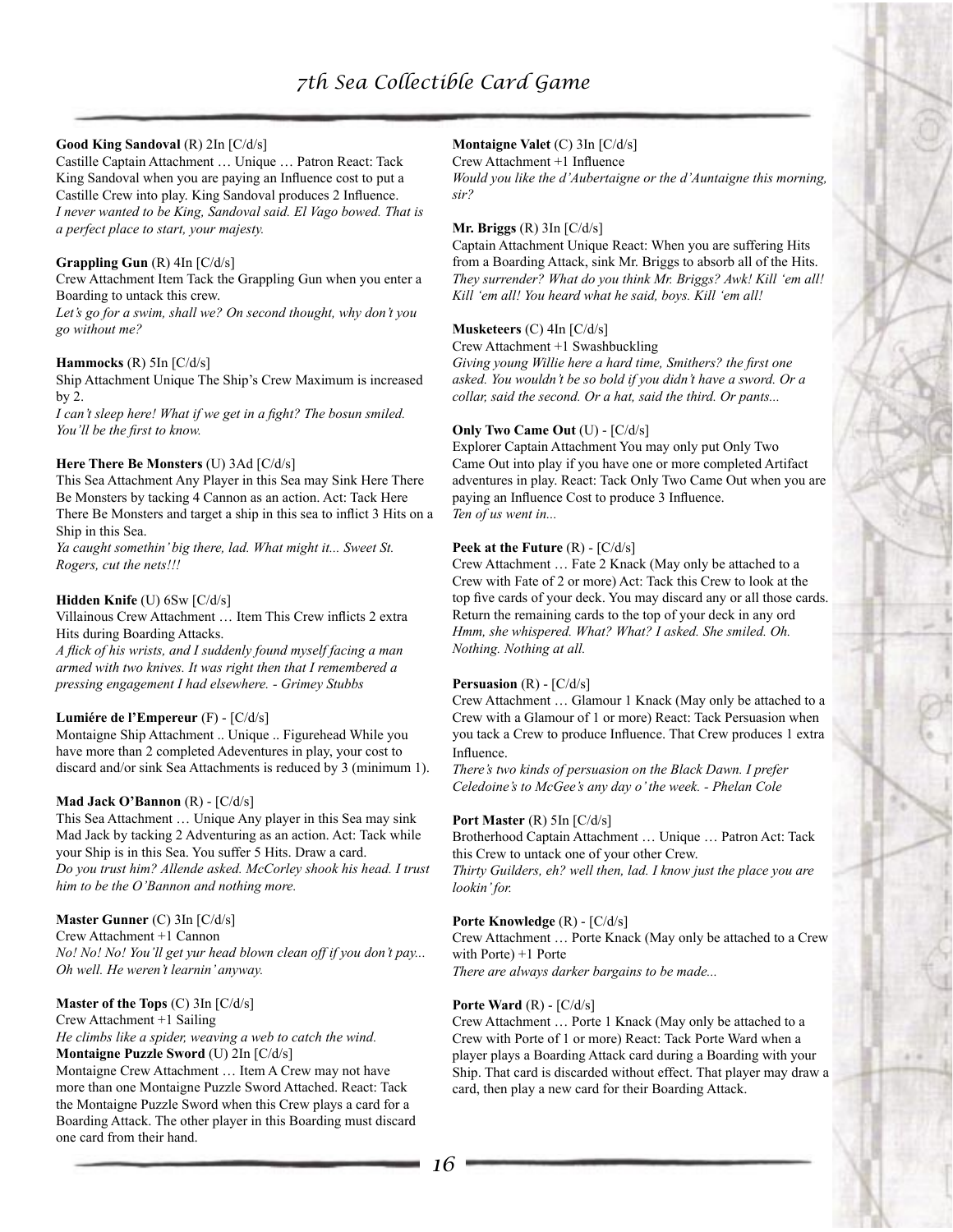# **Queen Elaine** (R) 5In [C/d/s]

Sea Dogs Captain Attachment … Unique … Patron React: Sink Queen Elaine immediately after you perform an action. You may perform another action immediately after this one. *Avalon before all else, Captain. Berek nodded, Before all else.*

#### **Queen of the Sidhe** (R) 5Ad [C/d/s]

Explorer Captain Attachment Act: Tack the Queen. Until the end of the turn, any opposing Ships in or moving from the Trade Sea or Frothing Sea have their Move Costs increased by 2.

*35 years ago, an Explorer ship sailed into the Trade Sea searching for an island of mists. Only a young Guy McCormick returned to tell the tale. He never has.*

# **Rats!** (U) 2Ad [C/d/s]

This Sea Attachment Any player in this Sea may sink Rats by tacking 3 Swashbuckling as an action. Any player in this Sea that wishes to put into play or complete a Goods Adventure must tack 2 Adventuring to do so, in addition to any other costs.

*Billy heard the skittering sounds and double-checked his pocket. Only three matches left.*

# **Reclusive Backers** (C) 3Ad [C/d/s]

This Sea Attachment Any player may sink the Backers by tacking 3 Influence as an action. React: Tack while you are in this Sea and are paying Influence to produce 2 Influence.

*Naturally,you understand that discretion is of the utmost importance in our endeavor. My name is not to be used under any circumstances.*

# **Red** (C) 3In [C/d/s]

Crew Attachment +1 Adventuring

*You ask her name! The last fella that did that couldn't sit for a week.*

#### **Romantic Captive** (R) - [C/d/s]

Captain Attachment … Unique You must tack your Captain to put Romantic Captive into play. +1 Swashbuckling. *She sure don't look like she's bein' held against her will, Wilcox mumbled.*

#### **Rough Waters** (U) 2Ad [C/d/s]

This Sea Attachment Any player in this Sea may sink Rough Waters by tacking 4 Adventuring as an action. When a Ship is in this Sea or moving out of it, its Move cost is increased by 1. *Hey Cap'n. I gots me some fine rotten onions here. Great for a sad stomach, they are!*

#### **Seven League Striders** (U) 3Ad [C/d/s]

Sea Dog Crew Attachment … Leg (A Crew may not have more than one Leg attachment) +2 Adventuring *I saw him leapin' from one ship to the other, sailin' like a bird in flight... An' I thought all bards did was tell stories.*

# **St. Roger's Blessing!** (R) - [C/d/s]

Crew Attachment … Glamour 2 Knack (May only be attached to a Crew with Glamour of 2 or more.) React: Tack this Crew when one of your Crew is sunk. That Crew is placed on the top of your deck, and all attachments on that Crew are put into the discard pile.

# **Swiveling Cannon** (U) 3In [C/d/s]

Castille Crew Attachment … Item +2 Cannon *Castillian ingenuity is responsible for far more deaths then the white plague.*

## **Take No Prisoners!** (U) - [C/d/s]

Crimson Roger Ship Attachment You must sink one of your Crew when you put Take No Prisoners! into play. React: Tack Take No Prisoners and one of your Crimson Roger Crew instead of making a Boarding Attack. Target a Crew on the opposing Ship other than their Captain who has a Swashbuckling less than 3. Discard the target Crew. *Did I stutter? -Reis*

# **The Gallows** (F) - [C/d/s]

Brotherhood Ship Attachment .. Unique .. Figurehead While you have more than 2 complete Adventures in play your cost to put Sea Attachments into play is reduced by 3 (minimum 1).

# **The Inquisition** (U) 2Sw [C/d/s]

This Sea Attachment Any player in this Sea may sink the Inquisition by tacking 4 cannon as an action. Act: Target one Villainous Crew in this sea, except Captains. The target is tacked. *You would rather serve the Church than gain illegal profit. You agree with me, of course. Let's go then.*

# **The Marquis d'Arrent** (R) 4In [C/d/s]

Montaigne Ship Attachment … Unique … Patron React: Tack when you are paying the influence cost of a Montaigne Crew with an influence of 2 or more to produce 3 Influence. *Ask and I shall ask and then we shall see if you receive.*

#### **The Queen's Reward** (F) - [C/d/s]

Sea Dogs Ship Attachment .. Unique .. Figurehead While you have more than 2 completed Adventures in play, your Ship's crew maximum is increased by 1.

#### **The Reaper** (F) - [C/d/s]

Crimson Roger Ship Attachment .. Unique .. Figurehead While you have more than 2 completed Adventures in play and you are involved in a Boarding your Hand Size is increased by one for the duration of the Boarding.

#### **The Shield Man** (F) - [C/d/s]

Explorer Ship Attachment .. Unique .. Figurehead React: Tack when one of your Crew is absorbing Hits during a Boarding Attack. If you have more than 2 completed Adventures in play, the Crew absorbs 3 extra Hits.

#### **The Spear of Theus** (F) - [C/d/s]

Castille Ship Attachment .. Unique .. Figurehead Act: Tack Spear of Theus and pay Sailing equal to your Ship's move cost to target a Ship in this Sea. If you have more than 2 complete Adventures in play, you inflict 4 Hits on that Ship.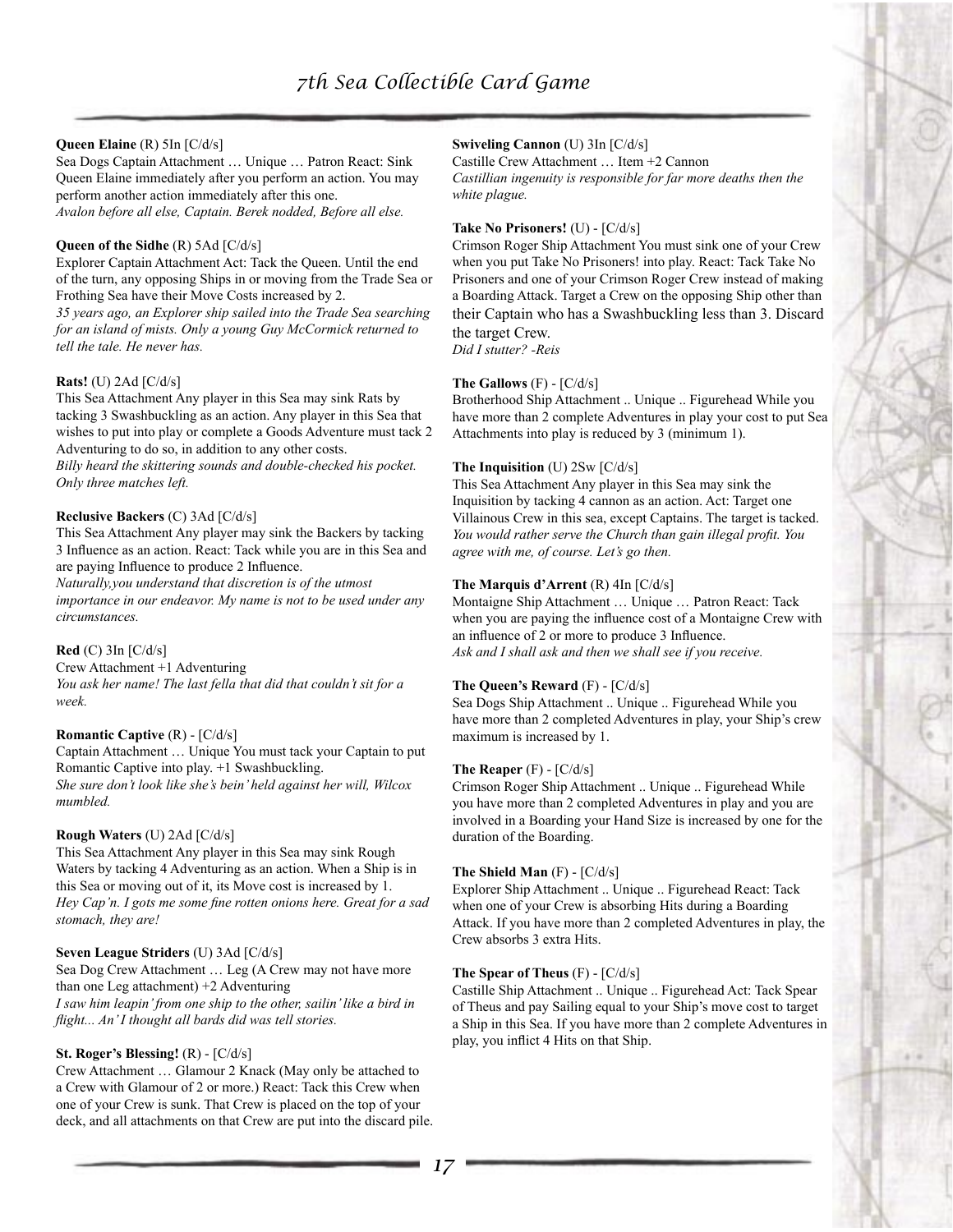## **Through the Portal** (R) - [C/d/s]

Crew Attachment … Porte 2 Knack (May only be attached to a Crew with Porte of 2 or more) Act: Tack this Crew, and target a Crew, except a Captain. Tack the target Crew.

*We heard a thin scream over the roar of the cannons. Then Marc shouted, and I turned to see a Montaigne light a fuse on a barrel of gunpowder...*

## **Treasure Hold** (U) 1In [C/d/s]

Ship Attachment The Treasure Hold counts as one Crew against your Crew Maximum. You may sink the Treasure Hold to absorb 1 Hit. React: When you pay Influence, tack the Treasure Hold to produce 2 Influence.

#### **Vincenzo Caligari** (R) 5In [C/d/s]

Crimson Roger Captain Attachment … Unique … Patron React: Tack Vincenzo when you are playing an adventure cost to produce 3 Adventuring.

*Very impressive, Captain Reis, but not the piece I'm looking for. Still, it's worth a little recompense....*

#### **Waylaid** (C) 2Ad [C/d/s]

This Sea Attachment Any player in this Sea may sink Waylaid by tacking 3 Cannon as an action. Act: Tack this card and target a Ship in this Sea to inflict a 2 Hit Cannon Attack on that Ship. *This bay looks safe. -Simon the bosun*

#### **Who Shot the Albatross?** (U) - [C/d/s]

Ship Attachment Any player in this Sea may Sink Who Shot the Albatross by tacking 1 Swashbuckling as an action. While Who Shot the Albatross is attached to your Ship, you have +5 Sailing for the purposes of determining Initiative. *Yes, sir. I saw who done it. It was... hey, where'd he go?*

#### **Willowed Ropes** (U) 5In [C/d/s]

Brotherhood Ship Attachment … Item All of your Crew inflict one extra hit during boarding attacks.

*Allende got 'em from some Vestenmannavnjar raiders a few weeks ago and they work like magic.*

# *Ships*

#### **Corazon del Castille** (F) Castille 11 CM / 4 MC

React: Tack before performing an action, to move to an adjacent sea. React: Tack when you are paying the Sailing cost to begin a Boarding to produce 5 Sailing.

**Grenouille du Gr'ce** (F) Montaigne 6 CM / 2 MC React: Tack before performing an action, to move to an adjacent Sea. React: Tack when paying an Influence cost to produce 1 Influence.

#### **The Black Dawn** (F) Sea Dogs 7 CM / 2 MC

React: Tack before performing an action, to move to an adjacent Sea. React: Tack when suffering Hits to absorb 2 Hits.

# **The Crimson Roger** (F) Crimson Rogers 9 CM / 3 MC

React: Tack before performing an action, to move to an adjacent Sea. React: Tack when you tack a crew to produce Cannon. That crew produces 2 extra Cannon.

**The Discovery** (F) Explorers 9 CM / 3 MC React: Tack before performing an action to move to an adjacent Sea. React: Tack when paying a Sailing cost to produce 3 Sailing.

**The Hanged Man** (F) Brotherhood 8 CM / 3 MC React: Tack before performing an action, to move to an adjacent Sea. React: Tack when you are paying an Adventuring Cost to produce 2 Adventuring.

# *Captains*

**Allende** (F) Brotherhood W9

C:2 S:3 A:5 I:3 Sw:4

Start: La Boca Heroic … Swordsman +2 (Allende inflicts 2 extra Hits during Boarding Attacks) While you have 3 or more other Brotherhood Crews on your Ship, you are always considered to be in the Sea with the lower completion cost when completing an Adve

*Just don't call him 'the Pirate King' and you'll get along just fine on this ship, lad.*

#### **Berek** (F) Sea Dogs W10

C:3 S:2 A:2 I:4 Sw:4

Start: Trade Sea Heroic … Swordsman +2 (Berek inflicts 2 extra Hits during Boarding Attacks) When you are drawing cards at the end of the turn, you may draw an additional card if you have three or more other Sea Dog Crew on your Ship and none of your Crew were sunk this turn.

*Never been done, eh? We'll have to see about that.*

# **Enrique Orduno** (F) Castille W8

C:2 S:4 A:3 I:3 Sw:5

Start: La Boca Swordsman +3 (Orduno inflicts 3 extra Hits during Boarding Attacks) While you have three or more Castillian Crew on your Ship, all of your Boarding Attacks inflict 1 extra Hit. *The Castillians say that the man with many enemies and no allies is the most dangerous man.*

# **Guy McCormick** (F) Explorers W9

C:2 S:3 A:5 I:4 Sw:3

Start: Trade Sea Heroic … Swordsman +2 (Guy inflicts 2 extra Hits during Boarding Attacks) Act: Once per turn, while you have three or more other Explorer Crew on your Ship, you may get an Item Adventure or Artifact Adventure from your deck, show it to your opponents, and put it in your hand. Shuffle your deck.

**Reis** (F) Crimson Rogers W8

C:4 S:3 A:3 I:2 Sw:4

Start: Forbidden Sea Villainous … Swordsman +2 (Reis inflicts 2 extra Hits during Boarding Attacks) While you have 4 or more other Crimson Roger Crews on your Ship, all of your Crew have a +1 Cannon skill. *Mortimer looked at Reis, then at the mermaids down below. He decided to take his chances with the mermaids.*